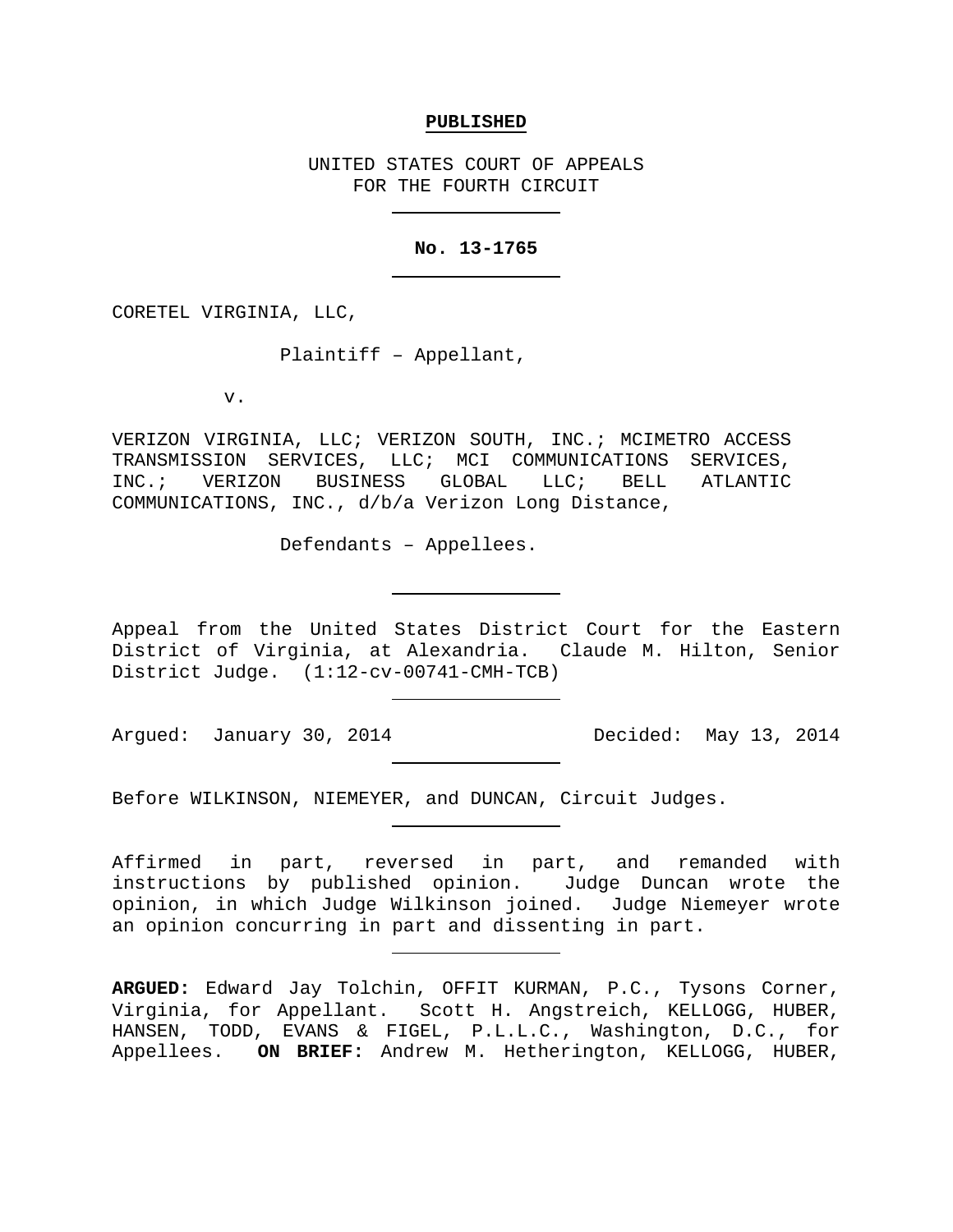HANSEN, TODD, EVANS & FIGEL, P.L.L.C., Washington, D.C., for Appellees.

 $\overline{\phantom{0}}$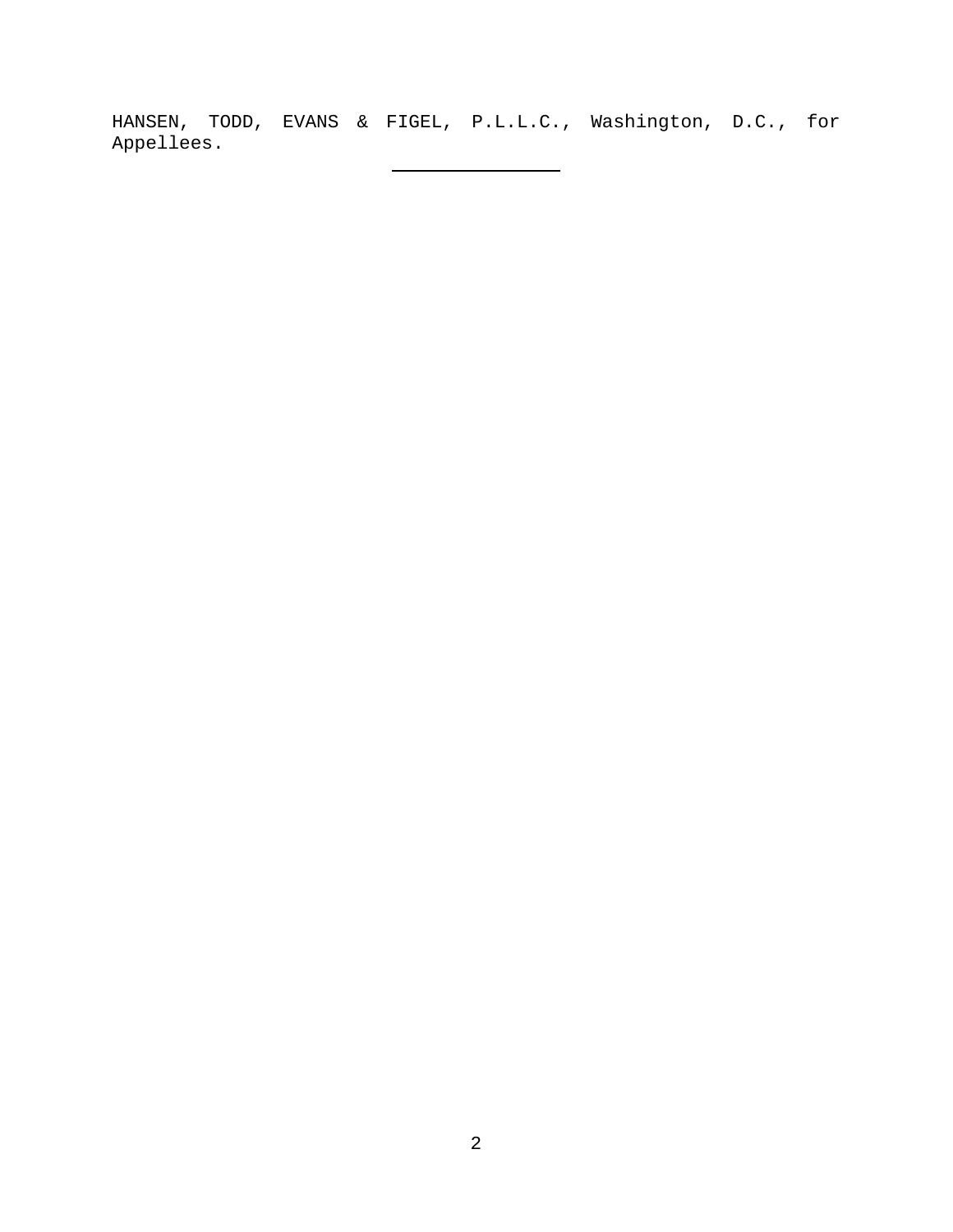DUNCAN, Circuit Judge:

Two telecommunications carriers, CoreTel Virginia, LLC and Verizon Virginia, LLC, dispute their respective responsibilities under their interconnection agreement ("ICA"), a contract which governs how the carriers connect their networks and exchange data. Each party contends that the other improperly billed it for various services. The district court granted summary judgment in Verizon's favor on each claim. For the reasons that follow, we vacate the district court's decision with respect to Verizon's facilities claims, but affirm as to the others.

Ironically, in pursuit of its preferred result, the dissent does exactly what it accuses the majority of doing. As we explain in greater detail below, the dissent interprets the ICA as the dissent imagines it should have been written, and not as it was. With no textual support, and in contravention of the cardinal rule that a contract must be interpreted as a whole, giving effect to all its terms, the dissent elevates § 11 to an isolated and independent status, renders superfluous the only provision that specifically deals with interconnection, and altogether ignores § 2.1, which explicitly provides that headings are to have no substantive effect on the agreement's meaning.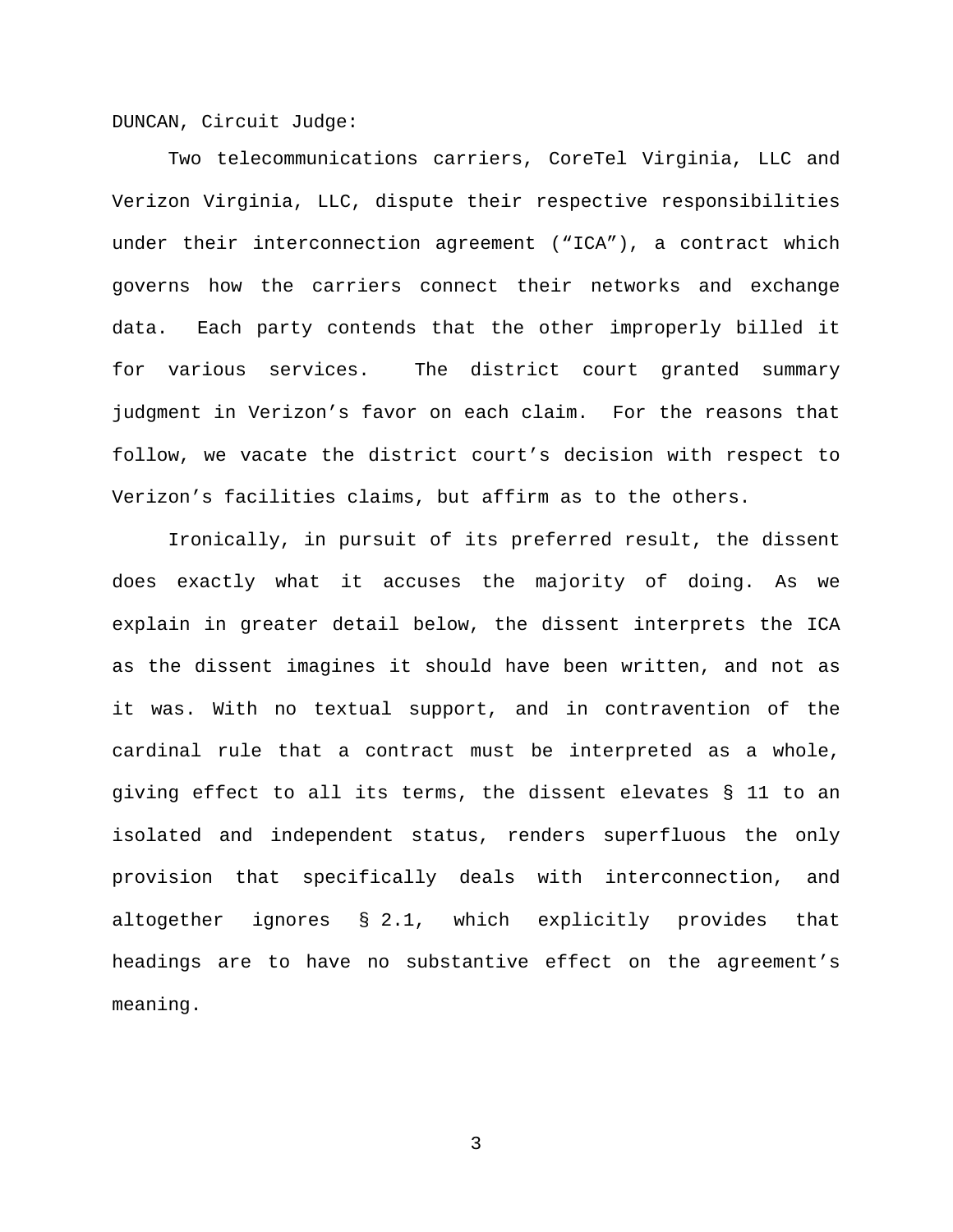The CoreTel/Verizon  $ICA^1$  $ICA^1$  at issue here is a private contract that implements duties imposed by the Telecommunications Act of 1996, Pub. L. 104–104, 110 Stat. 56, codified at 47 U.S.C. § 151 et seq. We therefore begin with a brief discussion of the relevant provisions of the Telecommunications Act and the key provisions of the parties' ICA before turning to the procedural history before us.

## A.

The Telecommunications Act seeks to foster competition in the telecommunications market by reducing the competitive advantages enjoyed by the telecommunications carriers, known as "incumbent carriers," that enjoyed a monopoly in the market at the time the statute was enacted. The Act requires incumbent carriers to share their physical networks with new market entrants, known as "competing carriers," to mitigate the prohibitive cost of building a new network. This appeal implicates two of the duties imposed on incumbent carriers under 47 U.S.C. § 251.

First, § 251(c)(3) allows a competing carrier to lease components of an incumbent carrier's physical network for any

 $\overline{a}$ 

4

I.

<span id="page-3-0"></span> $1$  There are actually two Verizon/CoreTel ICAs. Because they are identical in every term relevant here, we will treat them as a single ICA.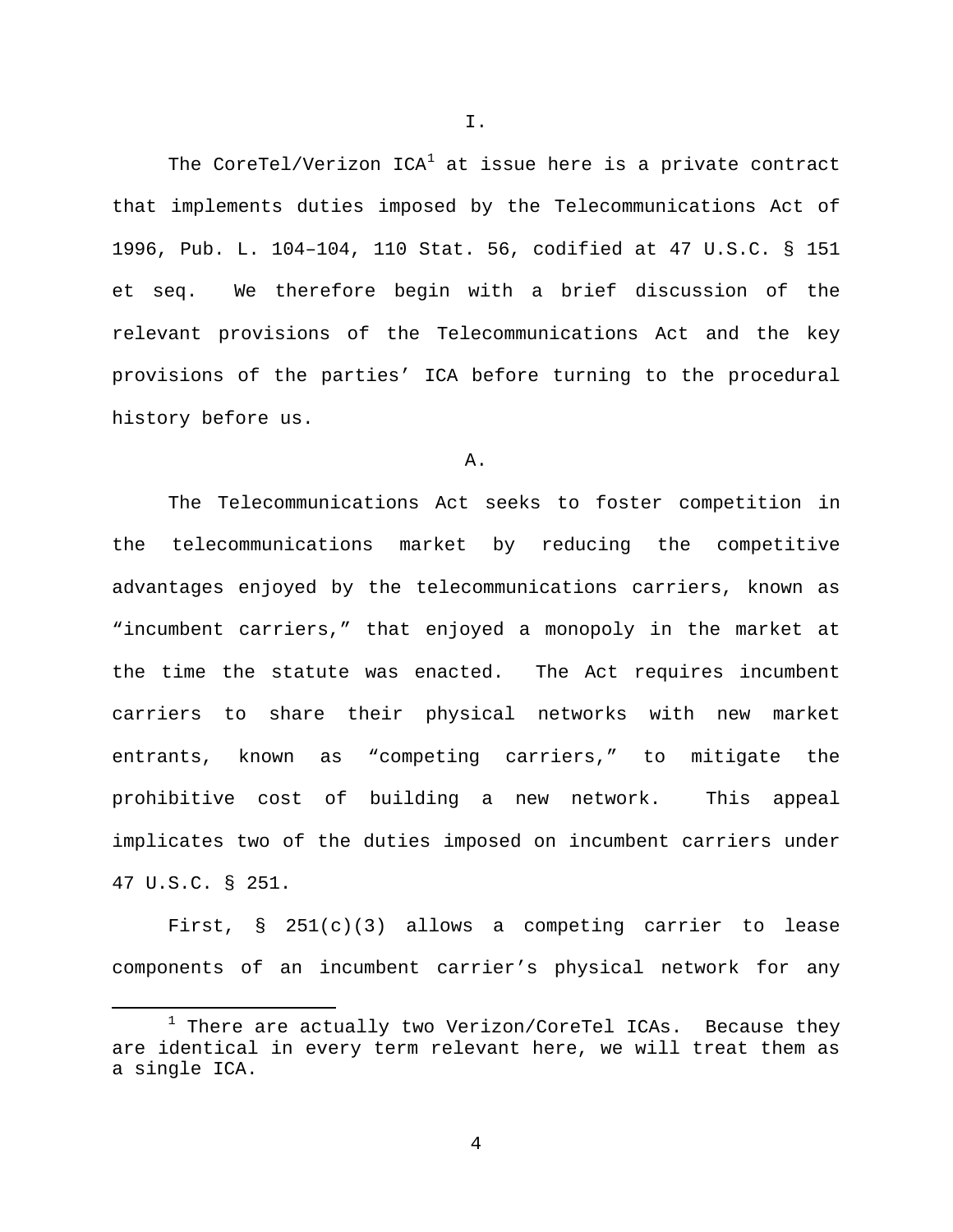purpose if an incumbent's failure to provide these elements would impair the competing carrier's ability to provide services.  $47 \text{ U.S.C. }$   $\S$   $251(c)(3)$ ,  $251(d)(2)(B)$ . An incumbent carrier must provide these network elements at cost-based rates, known as "TELRIC," as opposed to higher tariff rates. $2$  47 U.S.C. §§ 251(c)(3), 252(d)(1); 47 C.F.R. § 51.505(b) (2010); see also Implementation of the Local Competition Provisions in the Telecommunications Act of 1996 ["Local Competition Order"], 11 F.C.C. 15499, ¶ 29 (1996). These network elements also must be "unbundled," meaning that they must be offered individually, and not only as part of a broader package of services. 47 U.S.C. § 251(c)(3); Talk Am., Inc. v. Mich. Bell Tel. Co., 131 S. Ct. 2254, 2258 (2011); Local Competition Order, 11 F.C.C. 15499, ¶ 27.

Second,  $\S$  251(c)(2) promotes interconnection, the physical link between two telecommunications networks that allows each carrier's customers to call the other's. The FCC has interpreted §  $251(c)(2)$  to require, among other things, that an incumbent carrier lease a competing carrier "entrance

 $\overline{a}$ 

<span id="page-4-0"></span> $2$  Carriers generally may only charge rates under tariffs filed with state and federal regulatory agencies but, in certain cases the Telecommunications Act requires a carrier to charge an even lower, TELRIC rate. See Verizon Commc'ns, Inc. v. FCC., 535 U.S. 467, 478, 489 (2002); AT&T Commc'ns of Va., Inc. v. Bell Atl.-Va., Inc., 197 F.3d 663, 674 (4th Cir. 1999).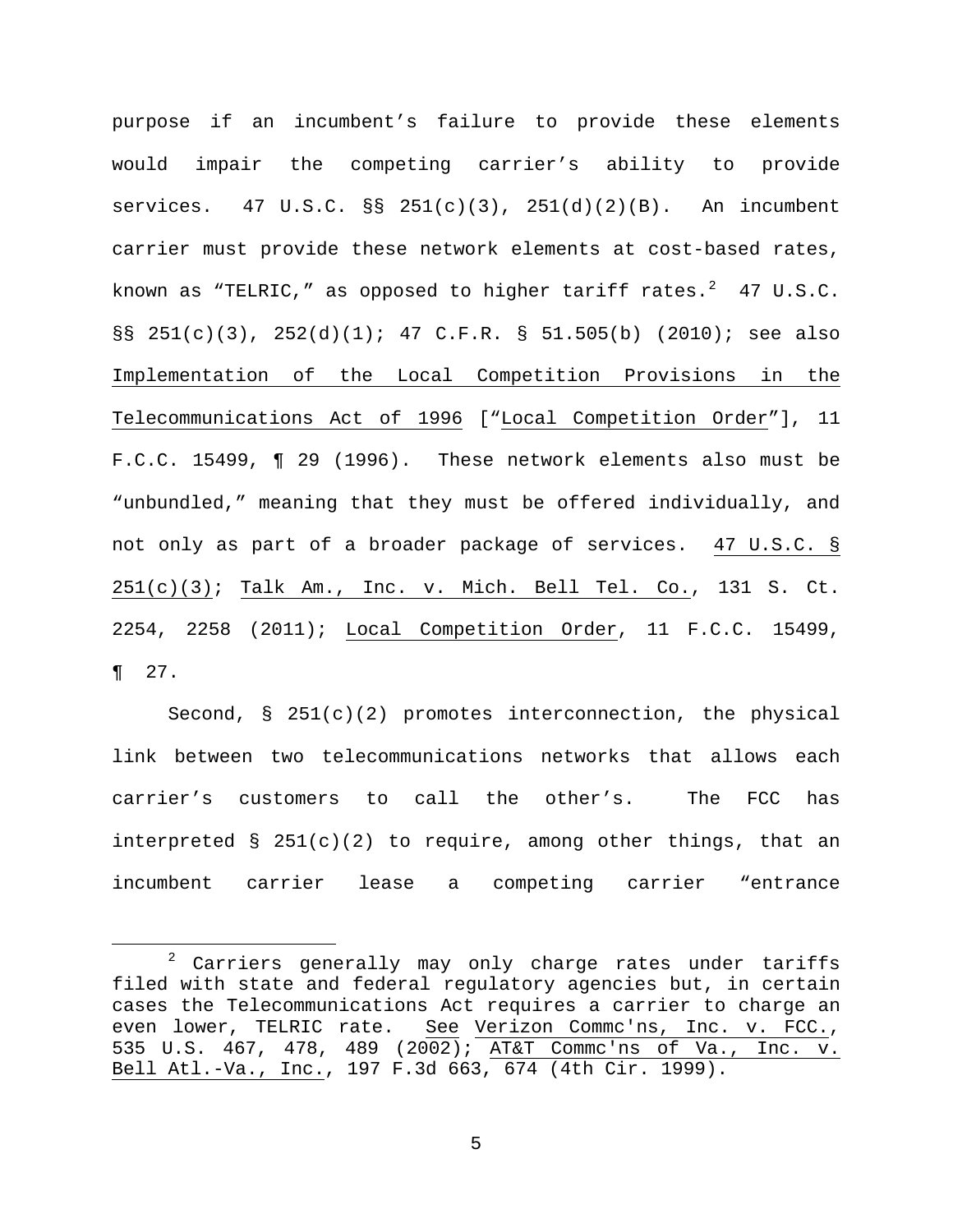facilities" required for interconnection at TELRIC.<sup>[3](#page-5-0)</sup> See Unbundled Access to Network Elements ["Remand Order"], 20 F.C.C. 2533, ¶ 140 (2005); Review of the Section 251 Unbundling Obligations of Incumbent Local Exch. Carriers ["Triennial Review Order"], 18 F.C.C. 16978, ¶ 366 (2003); see also Talk Am., 131 S. Ct. at 2261.

Until 2003, the FCC had also interpreted  $\S$  251(c)(3) to require incumbent carriers to provide all entrance facilities at TELRIC. However, the FCC reversed course in its Triennial Review Order and Remand Order. It concluded that because "entrance facilities are less costly to build, are more widely available from alternative providers, and have greater revenue potential," an incumbent carrier's failure to provide access to these facilities would not impair the viability of competing carriers. <u>Remand Order</u>, 20 F.C.C. 2533, ¶ 138, 1[4](#page-5-1)1 (2005).<sup>4</sup> The

 $\overline{a}$ 

<span id="page-5-0"></span><sup>3</sup> An "entrance facility" is the physical infrastructure, such as wires or cables, typically used to connect one network with another ("interconnection") or to transport data to and from equipment that a carrier has installed on another carrier's<br>premises ("backhauling"). Talk Am., 131 S. Ct. at 2258-59. Talk Am., 131 S. Ct. at 2258-59. Backhauling "occurs when a competitive [carrier] uses an entrance facility to transport traffic from a leased portion of an incumbent network to the competitor's own facilities. Backhauling does not involve the exchange of traffic between incumbent and competitive networks." Id. at 2259 n.2.

<span id="page-5-1"></span> $4$  The FCC initially concluded, in the Triennial Review Order, that entrance facilities are not covered by § 251(c)(3) because they are not "network elements." 18 F.C.C. 16978, ¶ 366. Competitive carriers challenged this interpretation, and (Continued)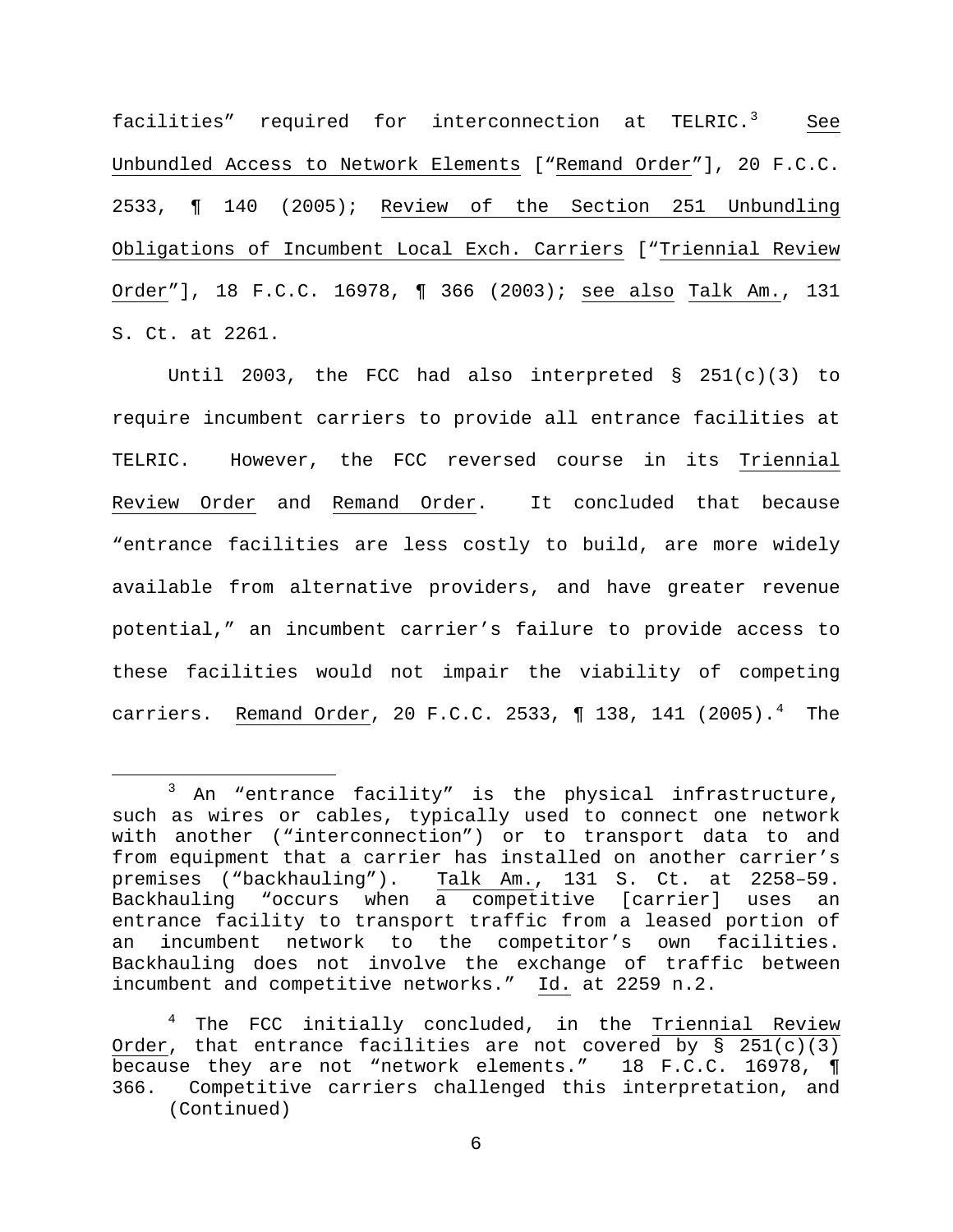FCC determined, therefore, that incumbent carriers need not provide entrance facilities on an unbundled basis at TELRIC rates under  $\S$  251(c)(3). Id. at  $\P$  137.

Significantly, however, the FCC did not alter incumbent carriers' duties under § 251(c)(2), the provision that specifically governs interconnection. Id. at ¶ 140. Therefore, while an incumbent carrier no longer has a general obligation to provide entrance facilities at TELRIC under § 251(c)(3), it remains obligated to provide entrance facilities at TELRIC when they are used for interconnection under  $\S$  251(c)(2). See Talk Am., 131 S. Ct. at 2264-65; Remand Order, 20 F.C.C. 1533, ¶ 140; Triennial Review Order, 18 F.C.C. 16978, ¶¶ 365, 366.

### B.

With this regulatory framework in mind, we now turn to the ICA between Verizon, an incumbent carrier, and CoreTel, a competing carrier. A close examination of the ICA is necessary because the § 251 duties discussed above are not directly enforceable. See 47 U.S.C. §§ 251(c)(1), 252(a)(1). Instead, these duties only apply if they are incorporated into an ICA. See Core Commc'ns, Inc. v. SBC Commc'ns Inc., 18 F.C.C. 7568, ¶

 $\overline{a}$ 

the United States Court of Appeals for the District of Columbia Circuit remanded the matter to the FCC, observing that "the Commission's reasoning appears to have little or no footing in the statutory definition." U.S. Telecom Ass'n v. FCC, 359 F.3d 554, 586 (D.C. Cir. 2004). In response, the FCC promulgated the Remand Order. 20 F.C.C. 2533, ¶ 4.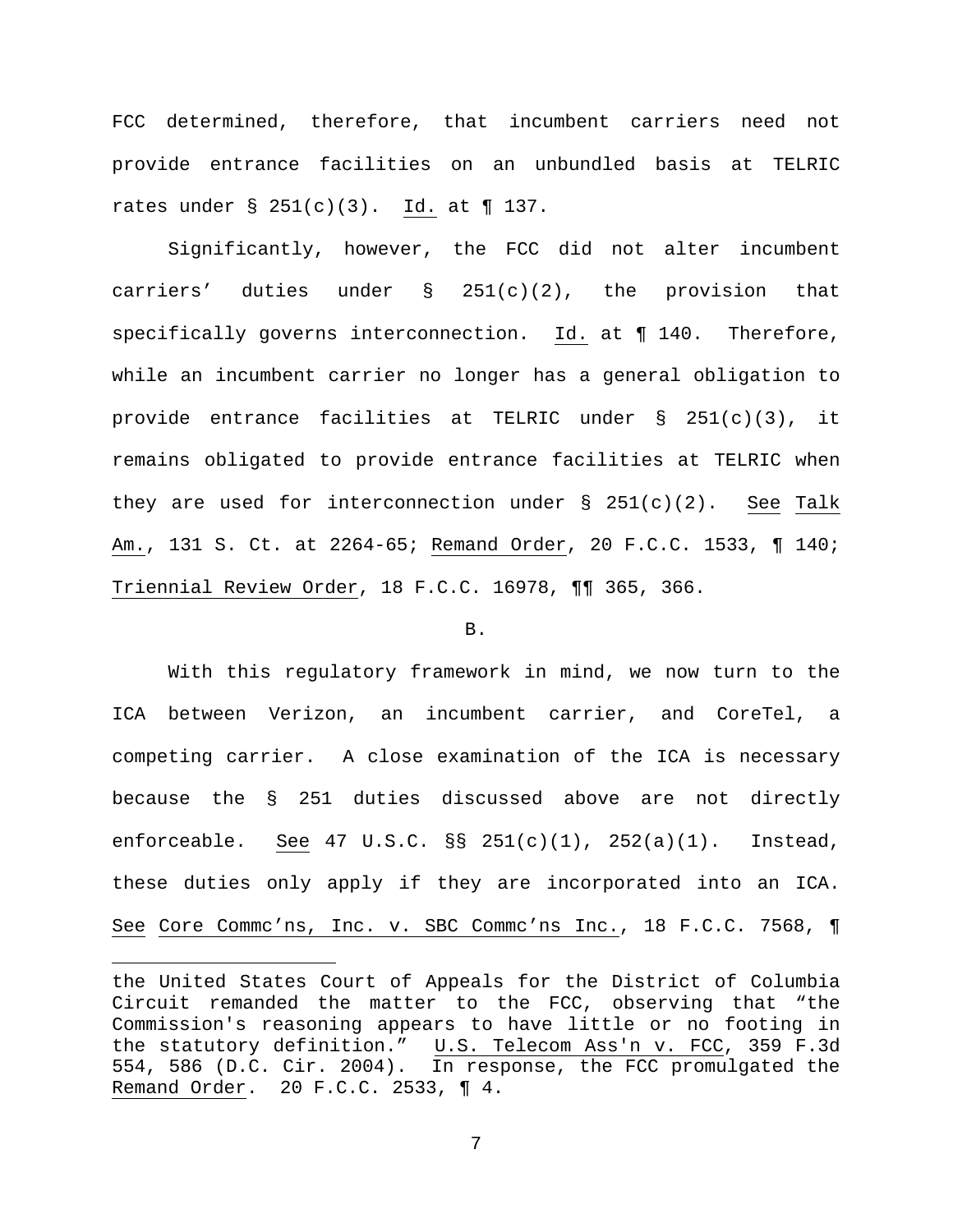32 (2003), vacated on other grounds by SBC Commc'ns Inc. v. FCC, 407 F.3d 1223 (D.C. Cir. 2005).

The interplay between the ICA and the relevant statutory provisions is further complicated by the fact that the Verizon/CoreTel ICA is an adoption of an existing ICA under 47 U.S.C. § 252(i). Because the original ICA took effect before the FCC reinterpreted § 251(c)(3) in its Triennial Review Order and Remand Order, the adoption agreement that accompanies the CoreTel/Verizon ICA contains a provision meant to clarify Verizon's duties in light of the changed regulatory backdrop. See ICA Adoption Agreement § 1.B, J.A. 366. Section 1.B of the adoption agreement provides that, "adoption of the [ICA] does not include adoption of any provision imposing an unbundling obligation on Verizon that no longer applies to Verizon under [the Triennial Review Order and Remand Order]." J.A. 366.

To aid in our analysis, we will discuss four provisions of the ICA. Section 4 addresses interconnection, § 11 addresses the leasing of network elements, § 5.7 sets out a compensation regime for local cross-network calls, and Exhibit A lists the rates that apply to the agreement. We now address each briefly in turn.

ICA § 4, "Interconnection and Physical Architecture," addresses the physical interconnection of the parties' two networks. J.A. 216. This section provides that CoreTel may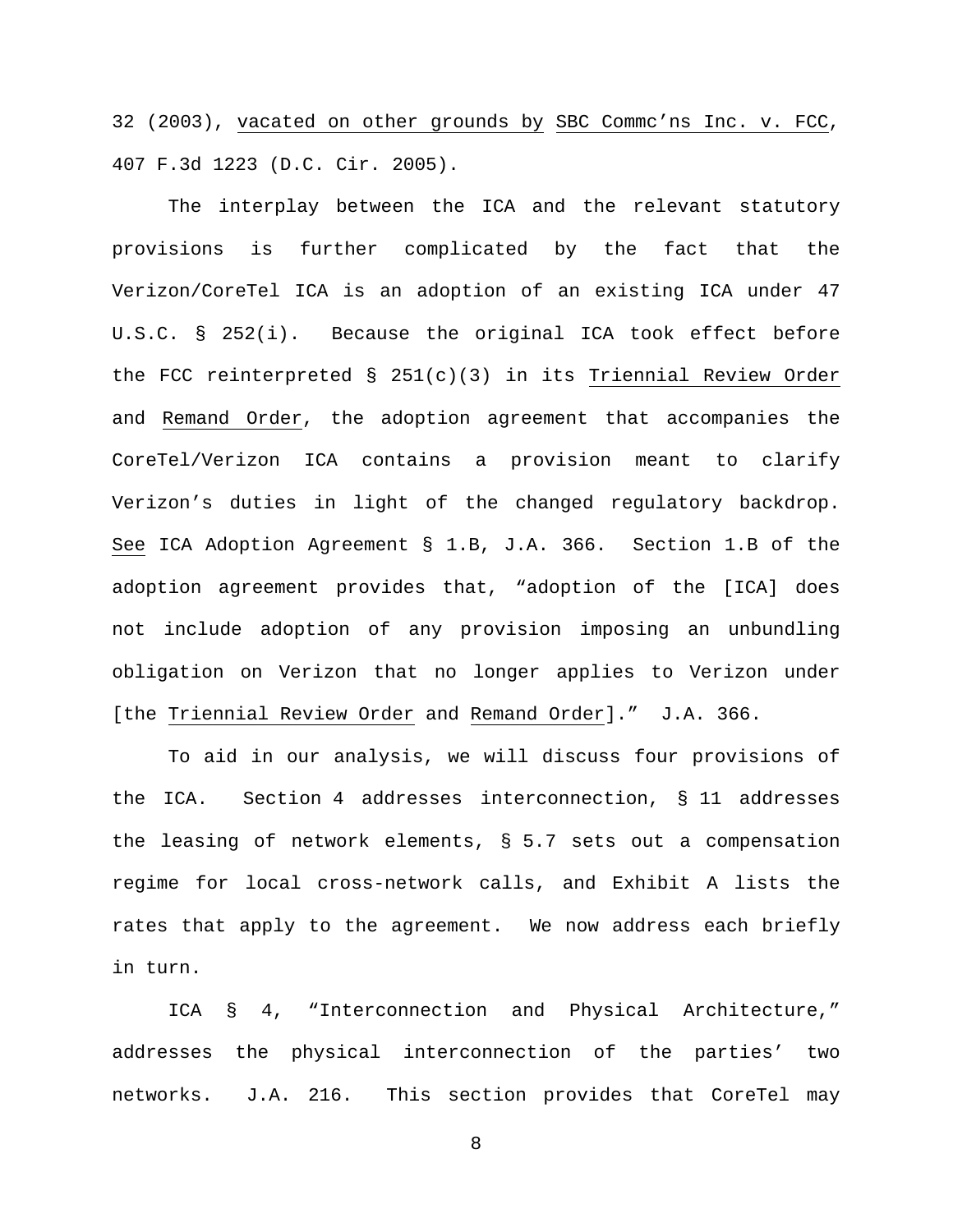specify one of three physical methods to connect with Verizon at an agreed-upon interconnection point. ICA § 4.3.1, J.A. 218. One of the methods allows CoreTel to lease an entrance facility from Verizon.<sup>[5](#page-8-0)</sup> Id. CoreTel may request any of the listed interconnection methods at the "rates and charges, set forth in this Agreement, in any applicable Tariff(s), or as may be subsequently agreed to between the parties." ICA § 4.3.3, J.A. 218. The ICA provides Verizon analogous rights to interconnect with CoreTel. ICA § 4.3.4, J.A. 218.

ICA § 11, "Unbundled Access," enumerates the network elements, including entrance facilities, that Verizon will provide to CoreTel on an unbundled basis. J.A. 240–66. This section primarily consists of a detailed list of network elements, expressed in highly technical terms, and the parameters under which they may be ordered.<sup>[6](#page-8-1)</sup> Id.

ICA § 5.7, "Reciprocal Compensation and other Intercarrier Compensation Arrangements," provides a distinct billing regime

 $\overline{a}$ 

<span id="page-8-0"></span><sup>&</sup>lt;sup>5</sup> The other options allow CoreTel to interconnect through "collocation"--that is, by installing its equipment inside of Verizon's facility. ICA § 4.3.1, J.A. 218. One option allows CoreTel to use its own collocated equipment, and the other allows CoreTel to use a third-party's collocated equipment. Id.

<span id="page-8-1"></span><sup>6</sup> ICA § 11 does not, for example, contain a listing for "entrance facilities." Instead, it lists the various, specific types of physical wires and cables that Verizon is to make available, such as "2-Wire HDSL Compatible Loop" or "4-Wire DS1 compatible Loop." ICA §§ 11.3.5, 11.3.7, J.A. 243.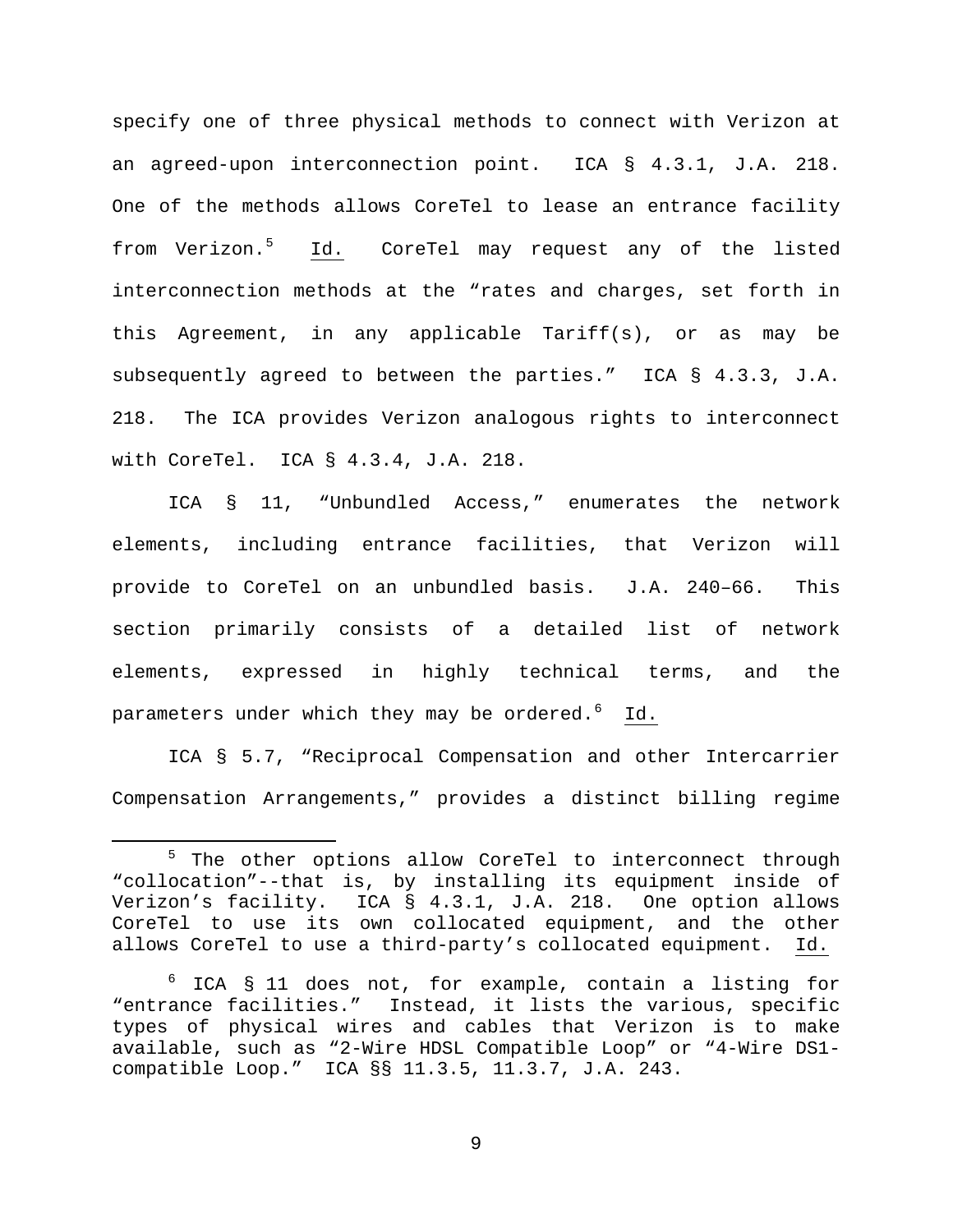for local calls originating within Verizon's network and terminating within CoreTel's network (i.e., local calls from Verizon customers to CoreTel customers), and vice versa. J.A. 222. These calls are billed per minute of usage as "reciprocal compensation" by the recipient carrier. See ICA §§ 1.60, 1.60a, 5.7.1, J.A. 212, 222–23; ICA Exhibit A §§ A.I, B.I, J.A. 322, 353.

Finally, ICA Exhibit A lists TELRIC rates for various network elements and includes rates for leasing entrance facilities under the heading "Unbundled Transport." ICA Exhibit A § A.II.C, J.A. 324. It also includes rates for reciprocal compensation. ICA Exhibit A §§ A.I, B.I, J.A. 322, 353.

# C.

Soon after the parties agreed to their ICA, a dispute arose regarding the rates CoreTel is required to pay for interconnection entrance facilities. Verizon insisted that CoreTel pay tariff rates and CoreTel refused. This dispute continued until 2012 when Verizon finally threatened to terminate CoreTel's service. CoreTel brought suit seeking to enjoin Verizon's threatened service termination. Verizon filed various counterclaims, and CoreTel amended its complaint to add still more claims. The district court ultimately divided these claims and counterclaims into four broad categories: (1) Verizon's facilities claims relating to its bills to CoreTel for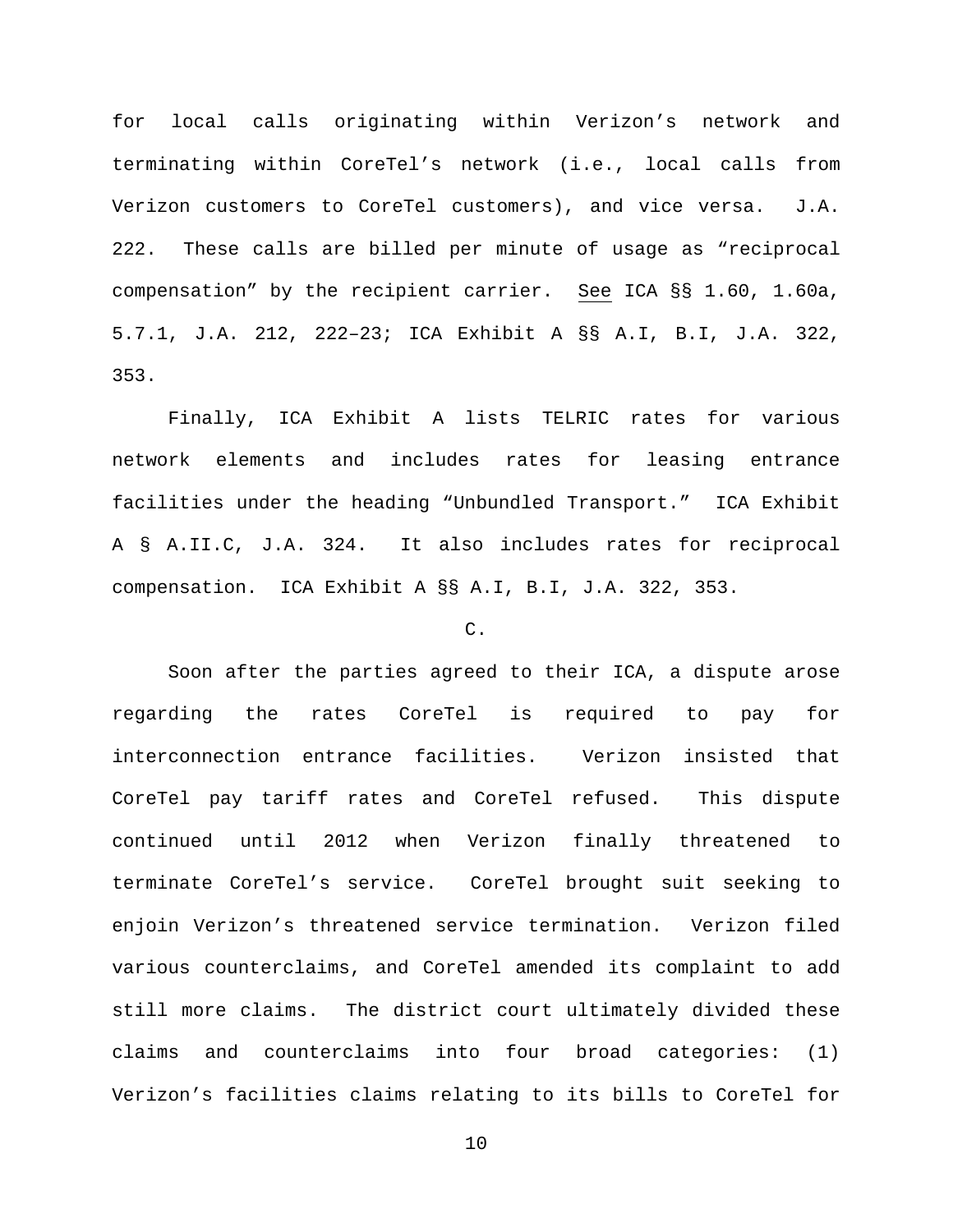the entrance facilities CoreTel leased; (2) CoreTel's facilities claims relating to its bills to Verizon for the entrance facilities that CoreTel contends Verizon leased; (3) Verizon's reciprocal compensation claims; and (4) Verizon's claims that CoreTel improperly billed it for services under CoreTel's tariffs.

The district court granted summary judgment in Verizon's favor on each issue, but on liability only. It reserved the question of damages for trial. The parties then jointly moved for a final judgment reflecting "the stipulated damages that are required by [the district court's summary judgment] ruling" to expedite an appeal. Joint Motion, J.A. 1500. The district court entered the agreed-to final judgment, and this appeal followed.

# II.

Each of the issues discussed below was resolved on motions for summary judgment. Accordingly, we review each under the same familiar standard:

We review the district court's order granting summary judgment de novo, viewing the facts in the light most favorable to, and drawing all reasonable inferences in favor of, the nonmoving party. Summary judgment is appropriate when there are no genuine issues of material fact and the moving party is entitled to judgment as a matter of law.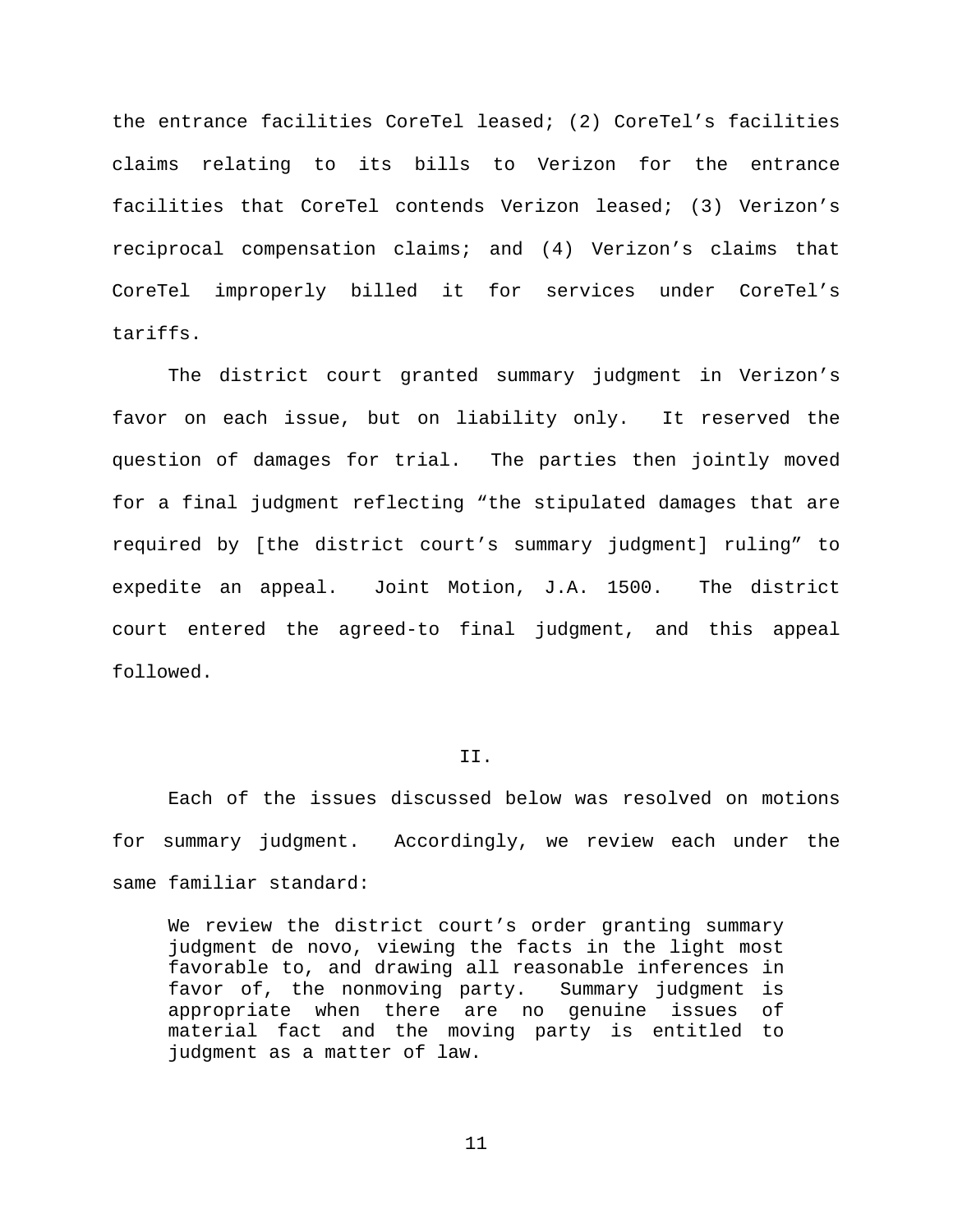Garofolo v. Donald B. Heslep Assocs., Inc., 405 F.3d 194, 198-99 (4th Cir. 2005) (internal citations omitted).

While we must draw all reasonable inferences in the light most favorable to the nonmoving party, it is ultimately the nonmovant's burden to persuade us that there is indeed a dispute of material fact. Thompson v. Potomac Elec. Power Co., 312 F.3d 645, 649 (4th Cir. 2002). It must provide more than a scintilla of evidence--and not merely conclusory allegations or speculation--upon which a jury could properly find in its favor. Id.

Like any other contract, "[w]e interpret [an ICA] as written and, when its terms are clear and unambiguous, we construe the contract according to its plain meaning." Cent. Tel. Co. of Va. v. Sprint Commc'ns Co. of Va., Inc., 715 F.3d 501, 517 (4th Cir. 2013) (internal quotation marks and citation omitted). Because an ICA is a private agreement on the one hand, and an instrument of federal regulation on the other, we are guided in our interpretation by both contract law and relevant federal precedent. Id. at 517 n.20. When "[t]he contractual duty at issue . . . is a duty imposed by the Act itself . . . the resolution of a claim regarding the scope of that statutory duty . . . depends on the interpretation and application of federal law." Core Commc'ns, Inc. v. Verizon Md. LLC, \_\_\_ F.3d \_\_\_\_, 2014 WL 868618 (4th Cir. Mar. 6, 2014).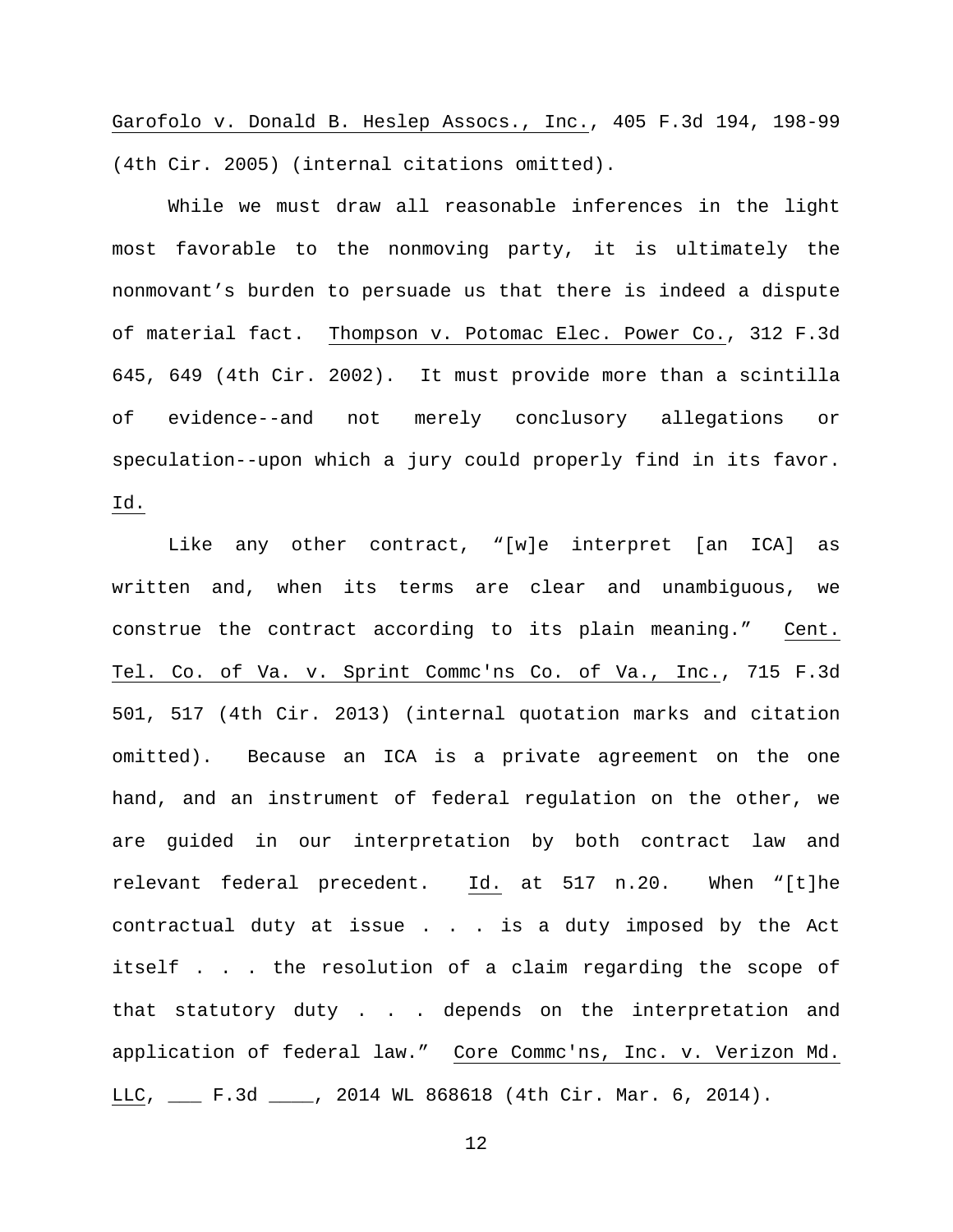On appeal, CoreTel challenges the district court's grant of summary judgment in Verizon's favor on all claims. For clarity, we adopt the district court's categorization of the claims, and address each category in turn.

## A.

We first address Verizon's claims relating to the applicable rates for entrance facilities. Verizon contends that § 1.B of the Adoption Agreement eliminated its obligation under the ICA to provide entrance facilities at TELRIC for any purpose. As a result, Verizon has billed CoreTel for its interconnection entrance facilities at tariff rates since the adoption of the ICA. CoreTel has refused to pay those rates, maintaining that the ICA permits it to pay the lower TELRIC rates.

We agree with the dissent that this is, ultimately, a contract dispute and, as with any contract, we interpret the ICA according to its terms. But the dissent ignores both the "cardinal principle of contract construction . . . that a document should be read to give effect to all its provisions," Mastrobuono v. Shearson Lehman Hutton, Inc., 514 U.S. 52, 63 (1995), and the fundamental rule that, when the written terms of an agreement are clear, evidence of the parties' intent "is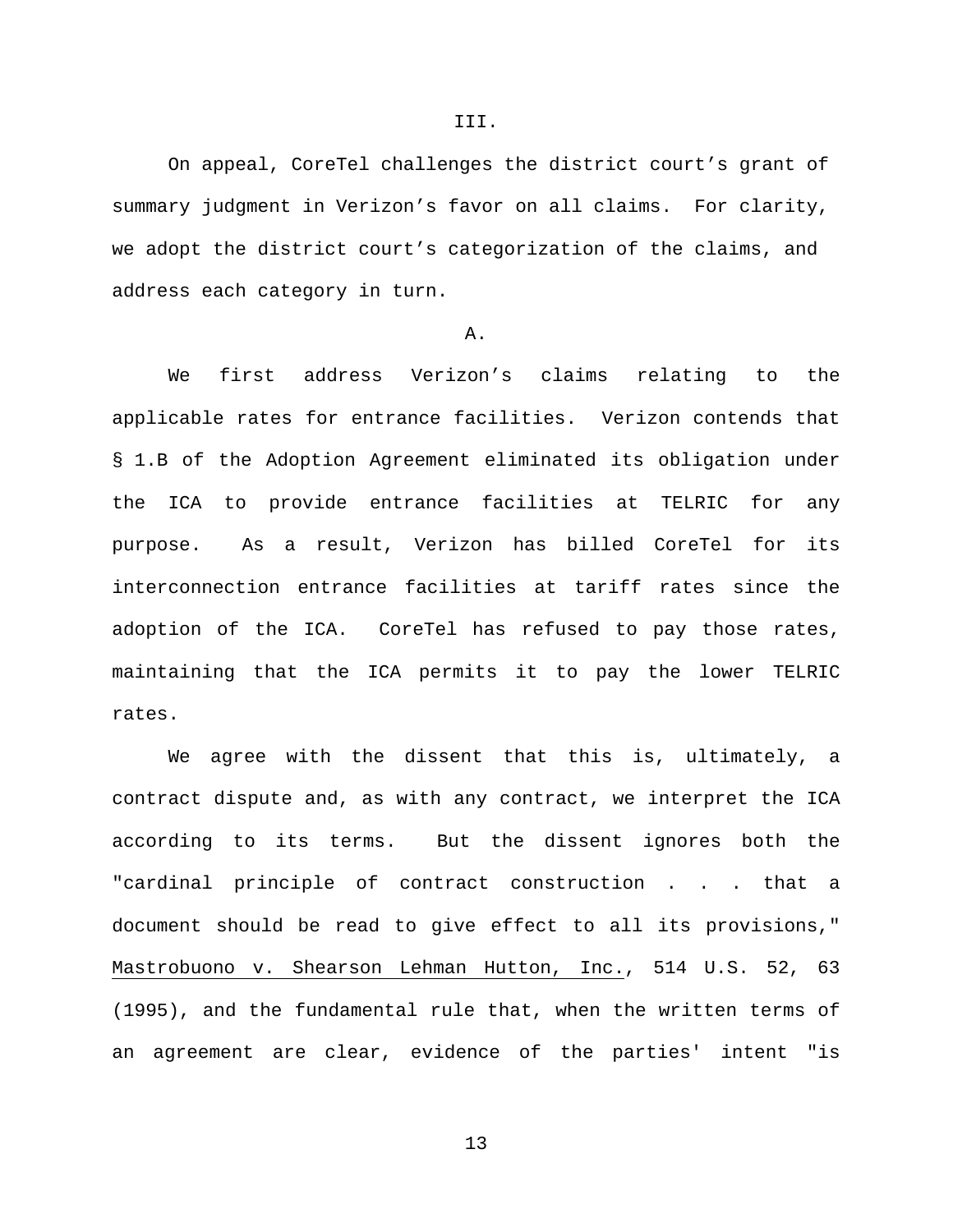utterly inadmissible." Moran v. Prather, 90 U.S. 492, 501 (1874).

As discussed above, ICA § 4.3 is the only provision of the ICA that deals specifically with interconnection. Within that section, § 4.3.1 authorizes CoreTel to order "an Entrance Facility . . . leased from Verizon" for interconnection. J.A. 218. ICA § 4.3.3 then provides that CoreTel may order this entrance facility at the "rates and charges, set forth in this Agreement, in any applicable Tariff(s), or as may be subsequently agreed to between the parties." Id. Exhibit A of the ICA lists, in turn, the schedule of rates for various network elements and services, including TELRIC rates for entrance facilities. ICA Exhibit A § A.II.C, J.A. 324. Though Verizon contends otherwise, the most natural reading of these provisions is that the TELRIC rates listed at Exhibit A § A.II.C. are the "rates and charges, set forth in this Agreement" referred to in ICA § 4.3.3.

Verizon advances an alternative interpretation of the ICA. ICA § 4.3, it contends, does not give rise to any independent obligation to make entrance facilities available at TELRIC but, instead, simply indicates that entrance facilities may be leased under § 11 for interconnection. In Verizon's view, § 1.B of the adoption agreement eliminates its obligation under § 11 to provide entrance facilities at TELRIC for any purpose. It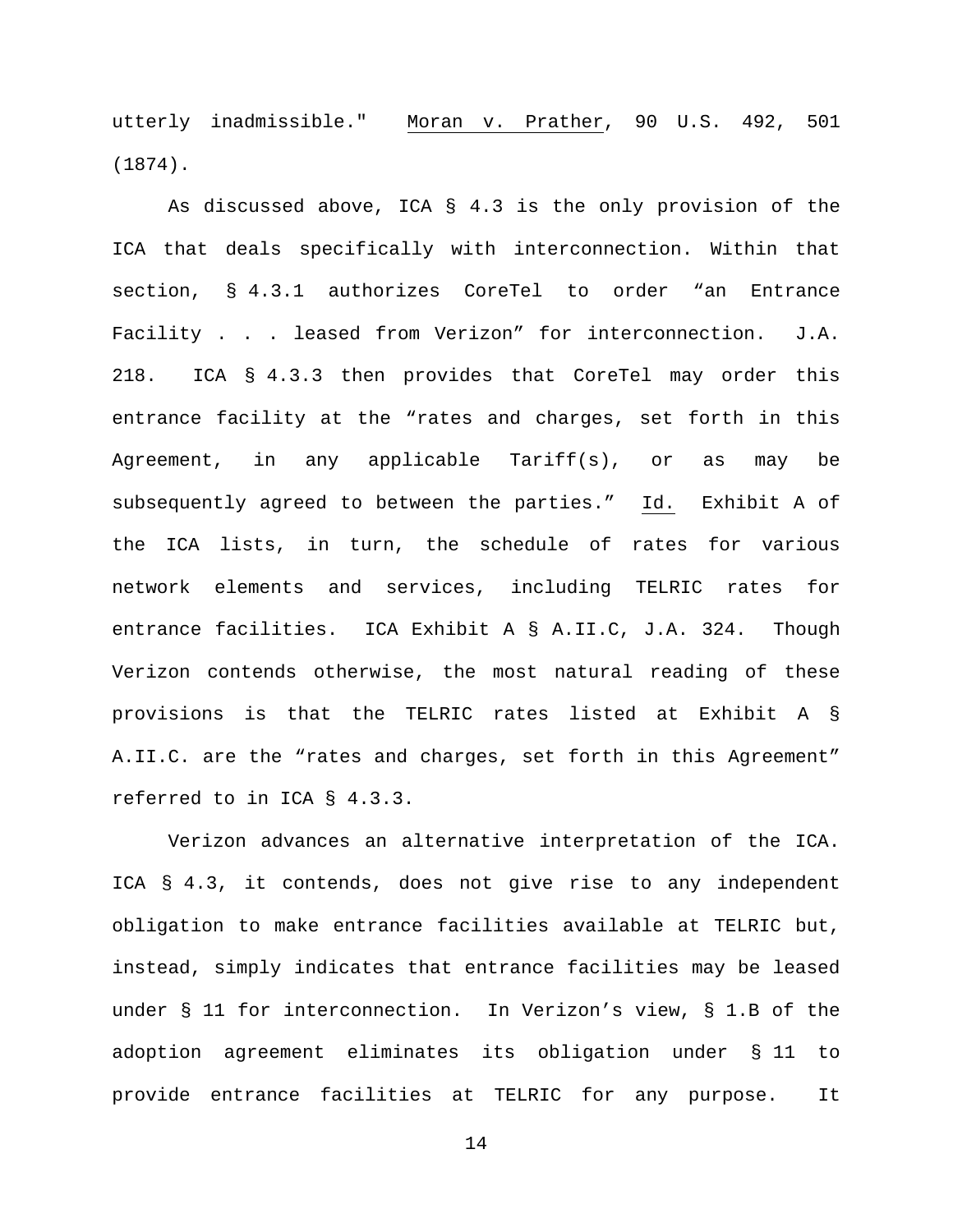contends that entrance facilities are therefore unavailable at those rates under § 4.3.

Simply put, no provision of the ICA indicates that § 4.3 relies upon § 11 in the way Verizon suggests. As explained above, ICA § 4.3 imposes an obligation on Verizon, independent of § 11, to offer entrance facilities at the TELRIC rates listed in Exhibit A.<sup>[7](#page-14-0)</sup> Therefore we need not consider the impact of § 1.B of the Adoption Agreement on the services available under § 11. Section 1.B of the Adoption Agreement does not affect our analysis of ICA § 4.3 because Verizon's duties under ICA § 4.3 arise under the specific interconnection provisions of 47 U.S.C.  $\S$  251(c)(2). These duties were unaltered by the Triennial Review Order and the Remand Order, the FCC orders incorporated by the Adoption Agreement.

We further note that our conclusion in no way renders the entrance facility provisions of ICA § 11 superfluous. ICA § 11 permitted CoreTel to purchase entrance facilities for purposes not addressed by ICA § 4.3, such as backhauling. See Talk Am., 131 S. Ct. at 2259.

 $\overline{a}$ 

<span id="page-14-0"></span>Verizon suggests that, because rates for entrance facilities are listed in Exhibit A only under the heading "Unbundled Transport," they are available only to entrance facilities ordered under § 11, "Unbundled Access." J.A. 240, 322. The ICA, however, specifically provides that headings "are not intended to be a part of or to affect the meaning" of the agreement. ICA § 2.1, J.A. 214-15.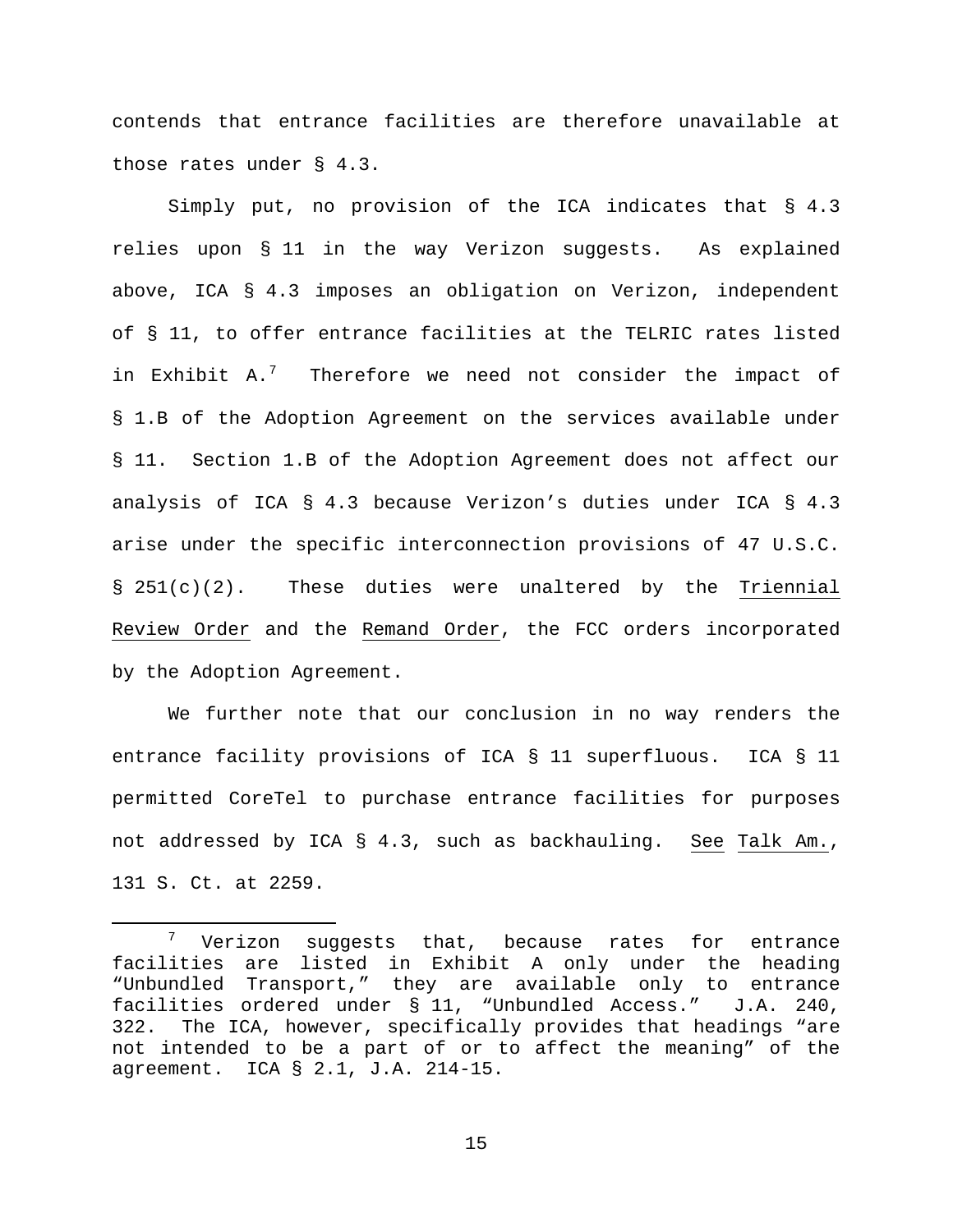Verizon's and the dissent's arguments based on the ICA drafters' intent are similarly unavailing. Verizon argues, and the dissent accepts, that the drafters of the ICA would never have suspected that  $47 \text{ U.S.C.} \text{ s } 251(c)(2)$  imposed a duty, independent of § 251(c)(3), to provide entrance facilities for interconnection at TELRIC because the FCC first explicitly articulated that obligation after the ICA was drafted, in the Triennial Review Order. Thus, Verizon argues, there is no reason to think the drafters intended to write such an obligation into the ICA.

This contention fails for at least two fundamental reasons. First, like any contract, an ICA is interpreted according to its written terms. Cent. Tel. Co. of Va., 715 F.3d at 517. If a contract's language is clear, we may not choose to supplement it with evidence of the drafters' intent. See Moran, 90 U.S. at 501. As explained above, we find the language of the ICA sufficiently clear to establish that Verizon must offer entrance facilities at TELRIC for interconnection, without resort to the intent of its drafters.

Second, we find Verizon's speculation about the drafters' subjective views unpersuasive. Contrary to Verizon's and the dissent's contentions, there are indications that the drafters of the ICA regarded  $\S$  251(c)(2) as imposing an independent duty to provide entrance facilities for interconnection at cost-based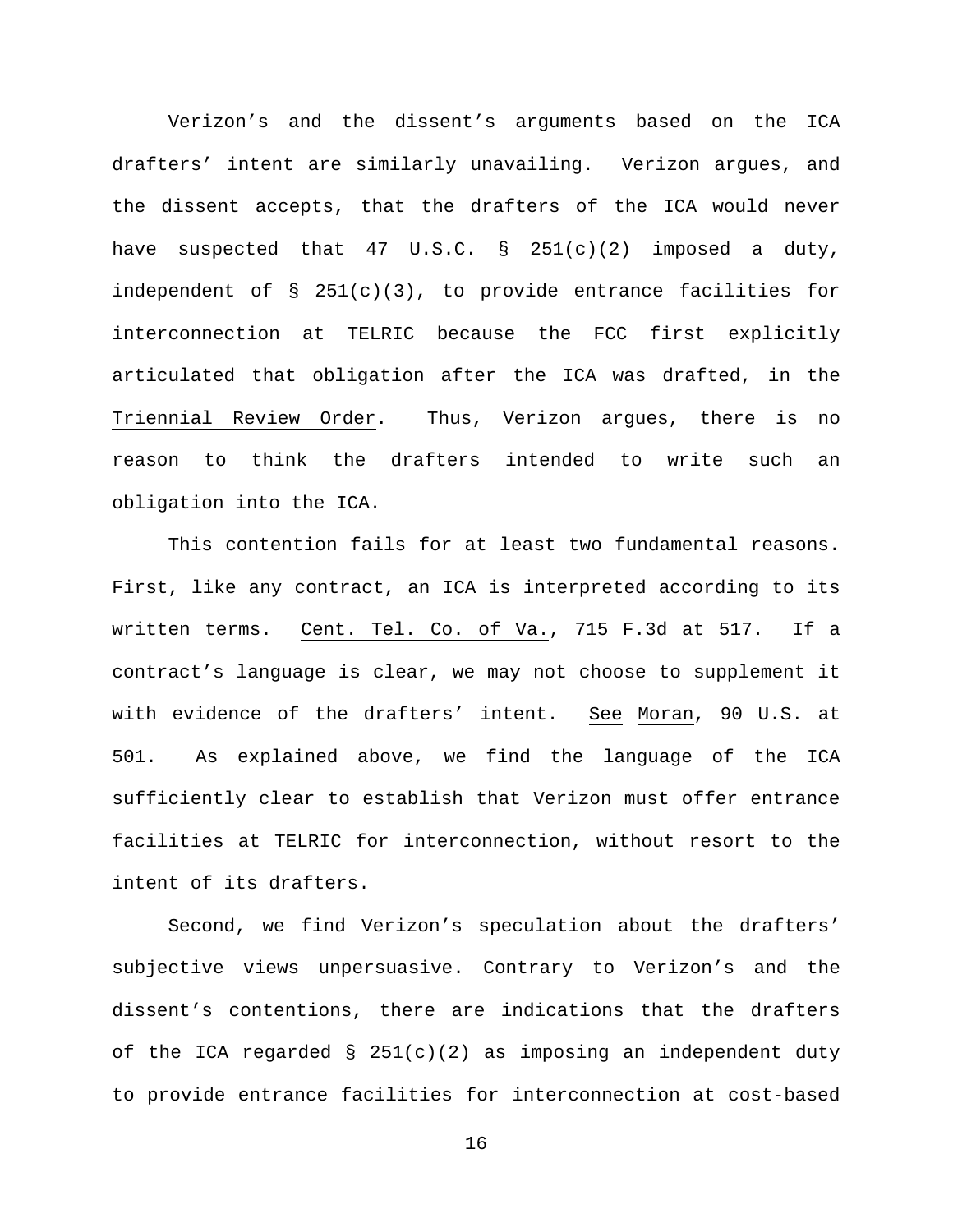rates. The most obvious indication is the very existence of § 4.3. This section would have been curiously redundant if §  $251(c)(3)$  and ICA § 11 already required that entrance facilities be provided at cost-based rates for interconnection but §  $251(c)(2)$  did not. Moreover, this obligation flows clearly from the text of the Telecommunications Act itself and longstanding FCC regulations. Section  $251(c)(2)$  requires incumbent carriers to provide interconnection at "any technically feasible point within the carrier's network," and the FCC had long interpreted "the carrier's network" to include its entrance facilities. See Talk Am., 131 S. Ct. at 2261; Local Competition Order, 11 F.C.C. 15499, ¶ 26. Therefore, "[s]ince the enactment of the 1996 Act, the FCC has consistently construed  $[47 \text{ U.S.C. } 251(c)(2)]$  to mean that an incumbent may be required to provide facilities to a competitor in order to link the two carriers' networks." Brief for the United States as Amicus Curiae Supporting Petitioners at 22, Talk Am., Inc. v. Mich. Bell Tel. Co., 131 S.Ct. 2254 (2011) (Nos. 10-313, 10-329).

We therefore conclude that the CoreTel/Verizon ICA entitles CoreTel to order entrance facilities for interconnection at TELRIC.[8](#page-16-0) Accordingly, CoreTel was entitled to summary judgment

 $\overline{a}$ 

<span id="page-16-0"></span> $8$  We are perplexed by the comfort taken by the dissent in distinguishing entrance facilities as such from interconnection (Continued)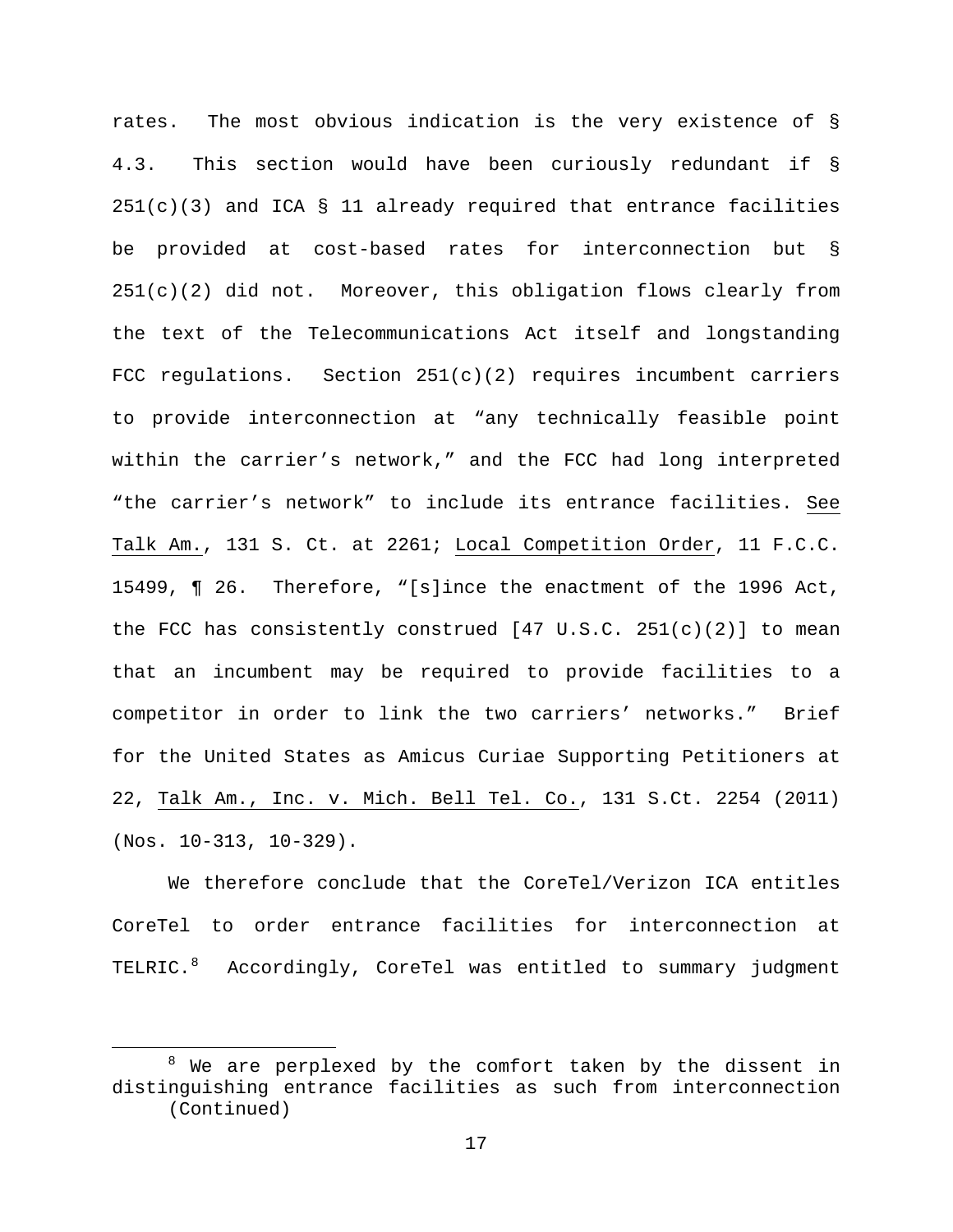in its favor on both its and Verizon's claims for declaratory relief relating to Verizon's facilities charges. We remand to the district court for consideration of CoreTel's claim for injunctive relief and Verizon's damages claim in light of this conclusion.

# B.

We next turn to CoreTel's facilities claims. After CoreTel initiated this case, CoreTel submitted 42 new bills--totaling more than \$1.7 million--to Verizon for facilities charges beginning in 2009. These charges, CoreTel contends, are for trunk ports and multiplexers<sup>[9](#page-17-0)</sup> used to handle calls delivered by Verizon to CoreTel. CoreTel concedes that Verizon provided its own means of reaching CoreTel's switch. But it contends that the ports and multiplexers that it provided on its side of the interconnection point qualify as entrance facilities and,

 $\overline{a}$ 

as a "service," as though the ICA did not specifically link the two by allowing CoreTel to interconnect via entrance facilities.

<span id="page-17-0"></span> $9$  A trunk port is a physical port in a switch. See, e.g., Access Charge Reform for Incumbent Local Exch. Carriers Subject to Rate-of-Return Regulation, 13 F.C.C. 14238, ¶ 49 (1998). A switch is "[t]he critical piece of telephone network equipment that . . . connect[s] a call from any customer's line to any<br>other customer's line." Stuart M. Benjamin et al., other customer's line." Stuart M. Benjamin et al.,<br>Telecommunications law and Policy 952 (3d ed. 2012). law and Policy Multiplexers encode multiple calls so that they may be transmitted on the same wire (and the reverse: extracting a single call from the encoded stream of multiple multiplexed calls). See, e.g., Worldcom, 17 F.C.C. 27039, ¶ 228 (2002).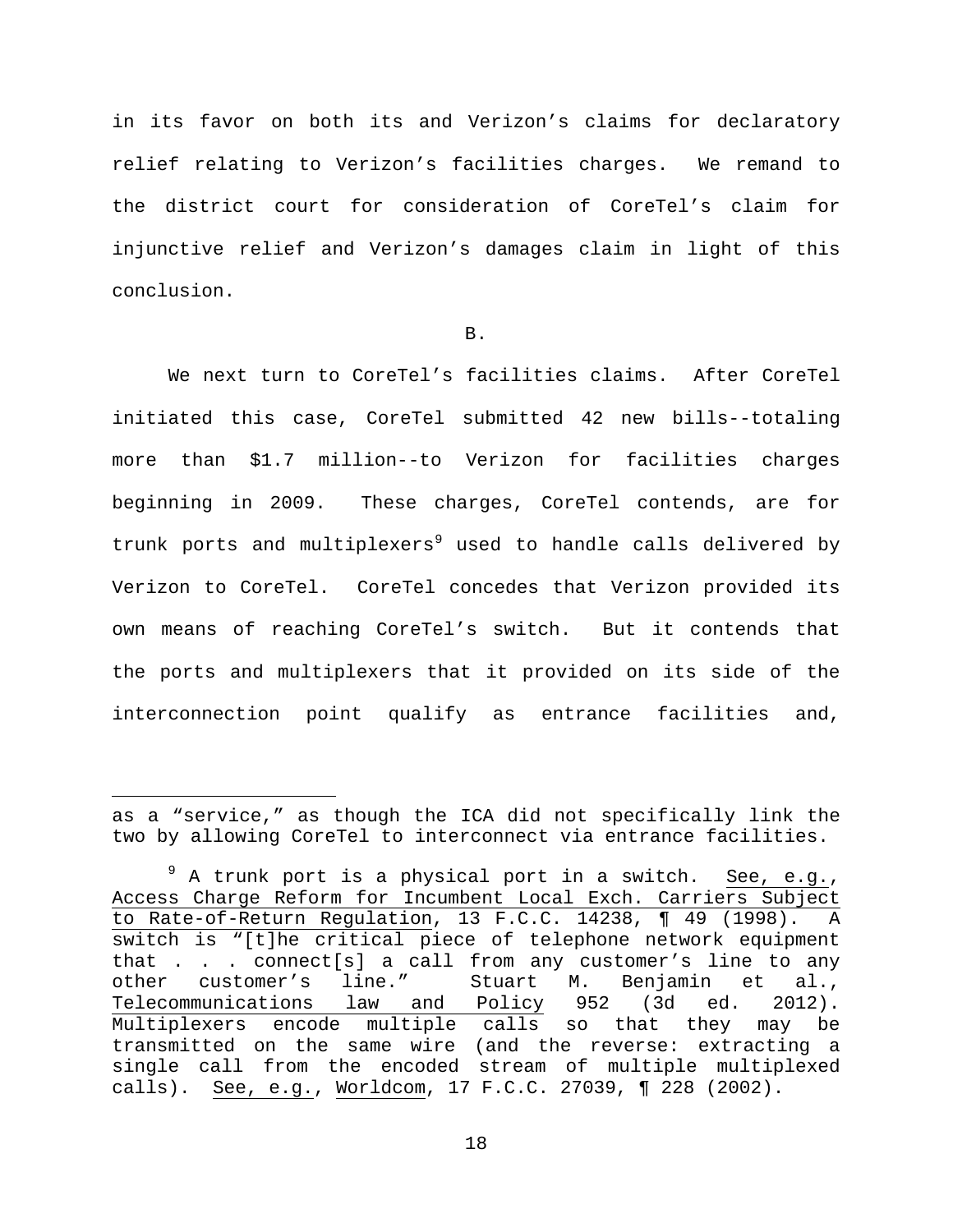accordingly, may be billed to Verizon under ICA §§ 1.25 and  $4.3.5.^{10}$  $4.3.5.^{10}$  $4.3.5.^{10}$ 

We agree with Verizon that the multiplexing and trunk ports at issue are not entrance facilities under the ICA. ICA § 4.3.5 therefore provides no basis for CoreTel's facilities charges.

As it is defined in the ICA, an "entrance facility" is a facility connecting and, crucially, lying "between" the interconnecting carrier's premises and the other party's central office. ICA § 1.25, J.A. 208. But the trunk ports and multiplexers CoreTel provided lay within CoreTel's central office, not "between" CoreTel's central office and Verizon's premises. Thus, Verizon's facilities, not CoreTel's, spanned the distance between Verizon's premises and CoreTel's central office. Accordingly, the facilities CoreTel provided were not entrance facilities under ICA § 1.25. $^{11}$  $^{11}$  $^{11}$ 

CoreTel also contends that it was entitled to bill Verizon for its use of these facilities because they were "necessary" to

 $\overline{a}$ 

<span id="page-18-0"></span> $10$  CoreTel supports its claim with documents that, it contends, reflect orders from Verizon for these facilities. As we explain below, CoreTel was not entitled to bill Verizon for these facilities regardless of whether Verizon submitted orders for them.

<span id="page-18-1"></span> $11$  There is no merit to CoreTel's related contention that Verizon breached the ICA by failing to order an entrance facility. The ICA does not require Verizon to order an entrance facility for interconnection but merely provides that it has the "sole right and discretion" to do so. ICA § 4.3.4, J.A. 208.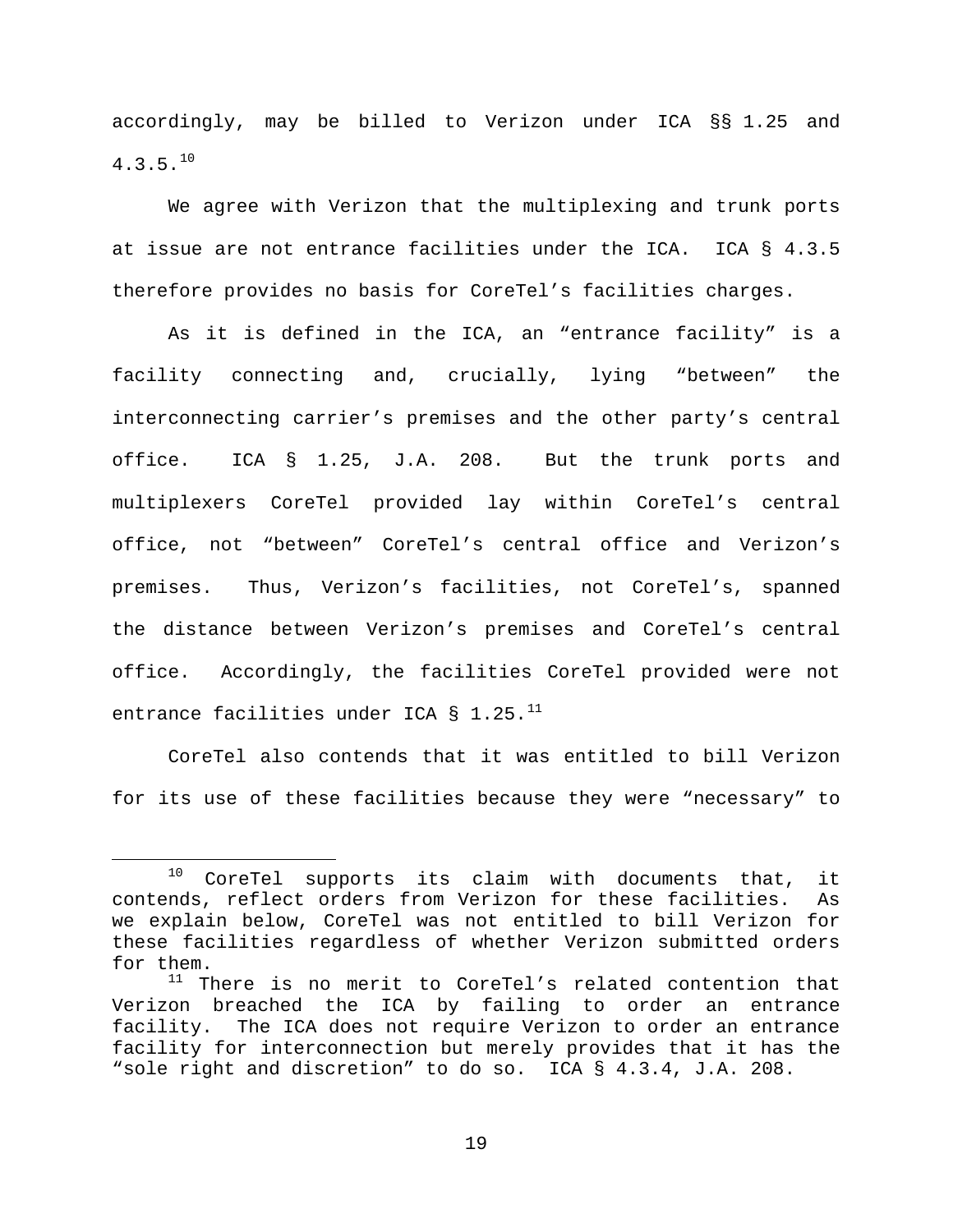the use of Verizon's self-provisioned facilities. But CoreTel points to no provision of the ICA that authorizes CoreTel to simply levy facilities charges for any piece of equipment that handles Verizon's traffic. Instead, the ICA provides that CoreTel is to be compensated for the use of these facilities, on its side of the interconnection point, exclusively under the rubric of reciprocal compensation.

We therefore affirm the district court's grant of summary judgment on CoreTel's facilities claims.

C.

We next address Verizon's reciprocal compensation claims. As discussed above, when a local call is generated on one party's network and terminates on the other network, the party on whose network the call terminates may bill the originating party for reciprocal compensation. See ICA §§ 1.60, 1.60a, 5.7.1, J.A. 212, 222–23. However, the ICA exempts two categories of traffic from this scheme: "third-party traffic" and "interLATA traffic."<sup>12</sup> See ICA § 5.7.2(a)-(c), J.A. 223.

 $\overline{a}$ 

<span id="page-19-0"></span> $12$  "Third-party traffic" is traffic originated by a third carrier, not a party to the ICA, and merely delivered to the terminating party by way of the other party's network. See ICA  $\S$  5.2.1(a)-(b), J.A. 223. Thus, if there were a third carrier, Carrier X that also interconnected with Verizon's network, Carrier X's customers might be able to call CoreTel's customers by way of Verizon's network. Such calls would constitute thirdparty traffic with respect to Verizon and CoreTel. "InterLATA traffic" is traffic generated outside the local calling area, (Continued)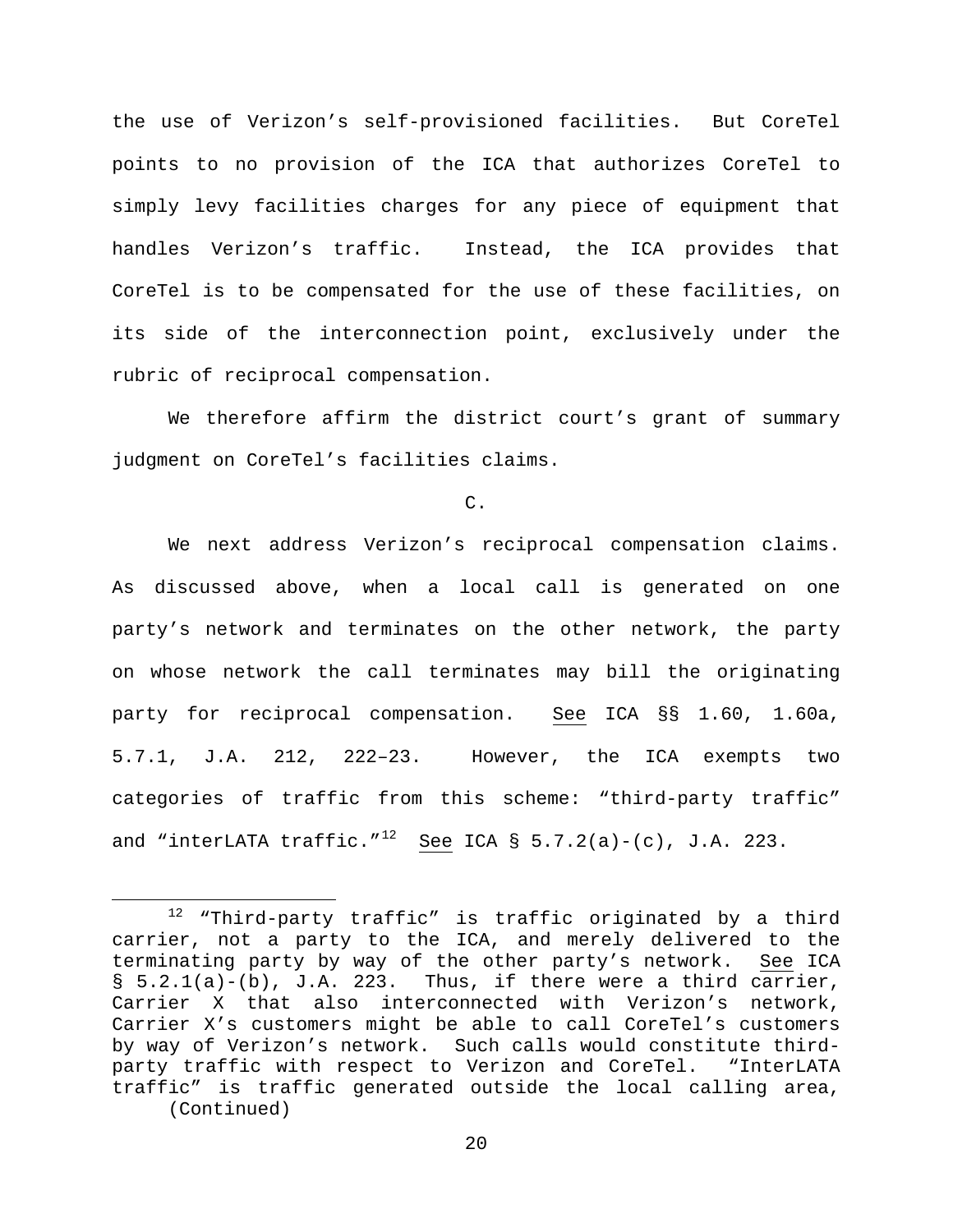Verizon claims that CoreTel violated these provisions by charging it reciprocal compensation for third-party and interLATA calls. CoreTel does not contest this allegation. Instead, CoreTel argues that Verizon should have to pay reciprocal compensation charges for a call when it does not provide "EMI data" for it, data CoreTel claims is needed to properly categorize every call.

However, neither the ICA nor the FCC order on which CoreTel seeks to rely, Cavalier Telephone LLC, 18 F.C.C. 25887 (2003), support this conclusion. Simply put, there is no provision of the ICA that requires Verizon to provide EMI data for every call delivered over the trunk at issue. In addition, Cavalier Telephone is not controlling. Cavalier Telephone was an arbitration order under 47 U.S.C. § 252(e)(5) relating to a separate interconnection agreement between Verizon and Cavalier Telephone. It required only that a provision be inserted into that particular ICA regarding Verizon's duty to provide EMI data to Cavalier Telephone, not that all carriers provide EMI data independent of the terms of their ICAs. See Id. ¶ 40. Adopting CoreTel's argument would frustrate the regulatory approach articulated by the FCC in its Core Commc'ns order by allowing

 $\overline{a}$ 

commonly known as "long distance calls." See SBC Commc'ns Inc. v. FCC, 138 F.3d 410, 412 n.1 (D.C. Cir. 1998).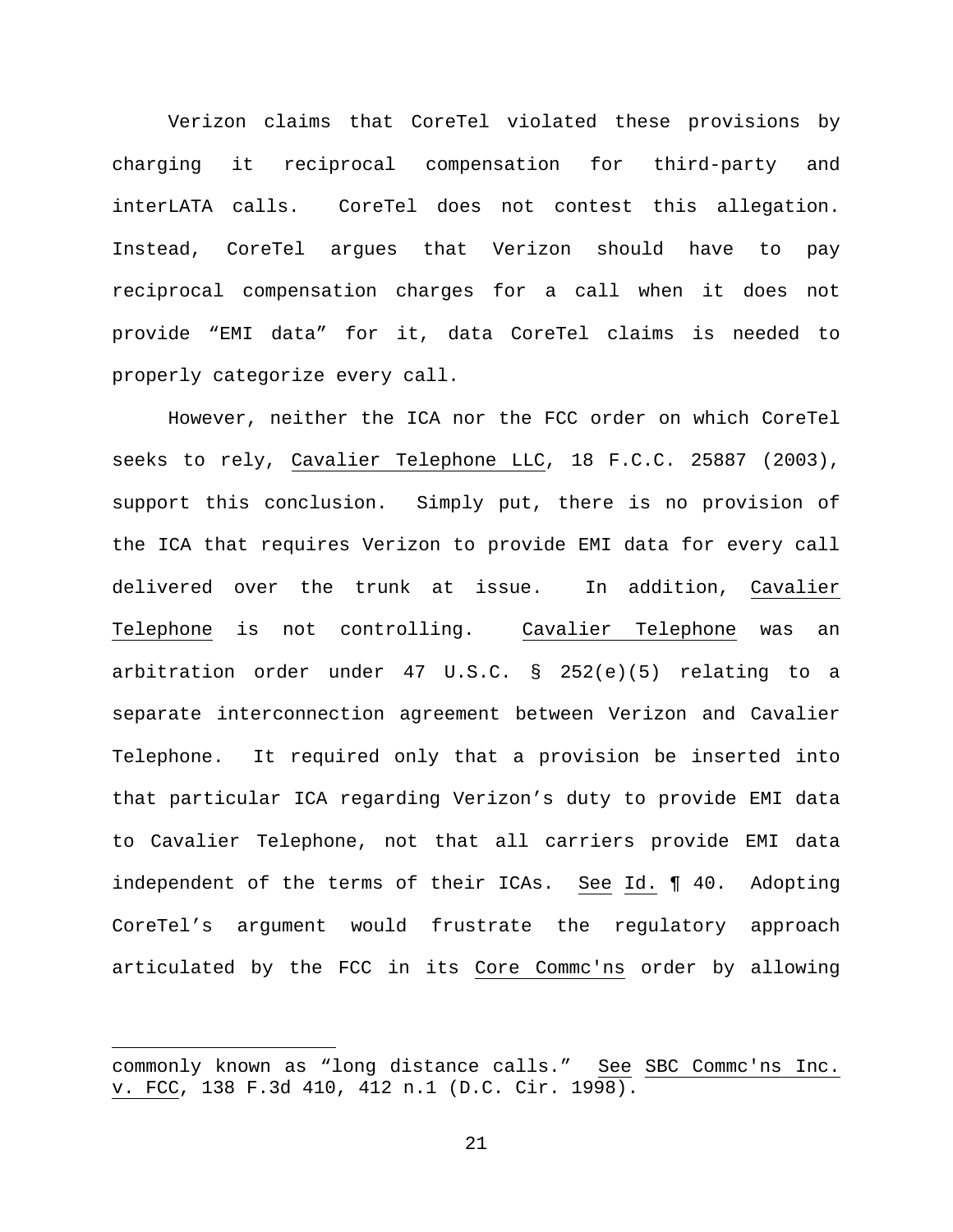carriers to enforce § 251 duties not embodied in their own ICAs. See Core Commc'ns, Inc., 18 F.C.C. 7568, ¶ 32.<sup>[13](#page-21-0)</sup>

We therefore affirm the district court's grant of summary judgment in Verizon's favor on CoreTel's reciprocal compensation claims.

D.

We now address Verizon's claims that CoreTel improperly billed it for services under its tariffs. Verizon contends that it is entitled to recoup, under the filed-rate doctrine, amounts that it paid to CoreTel for "end-office switched access" because the description of that service in CoreTel's tariff was inaccurate. $14$  The filed-rate doctrine requires that, to charge for services under a tariff, a carrier must provide its services in exactly the way the carrier describes them in that tariff. Bryan v. BellSouth Commc'ns, Inc., 377 F.3d 424, 429 (4th Cir. 2004); Brown v. MCI WorldCom Network Servs., Inc., 277 F.3d 1166, 1170 (9th Cir. 2002).<sup>[15](#page-21-2)</sup>

 $\overline{a}$ 

<span id="page-21-0"></span><sup>13</sup> We conclude that CoreTel's remaining arguments relate only to damages and are foreclosed by the parties' stipulated judgment. See J.A. 1518–19.

<span id="page-21-1"></span><sup>&</sup>lt;sup>14</sup> Neither party makes clear which switched-access rate category CoreTel applied in levying the contested charges. See FCC Tariff No. 3,  $\S$  3.3, J.A. 474; Va. SCC Tariff No. 3,  $\S$  3.3, J.A. 555. The parties appear to agree, however, that § 3.3, J.A. 555. The parties appear to agree, however, that "end-office switching" is the relevant category. See Br. at 54, Op. Br. at  $52-53$ .<br> $^{15}$  The part

<span id="page-21-2"></span>The parties provide no authority to establish that Virginia applies the filed-rate doctrine to its state tariffs. (Continued)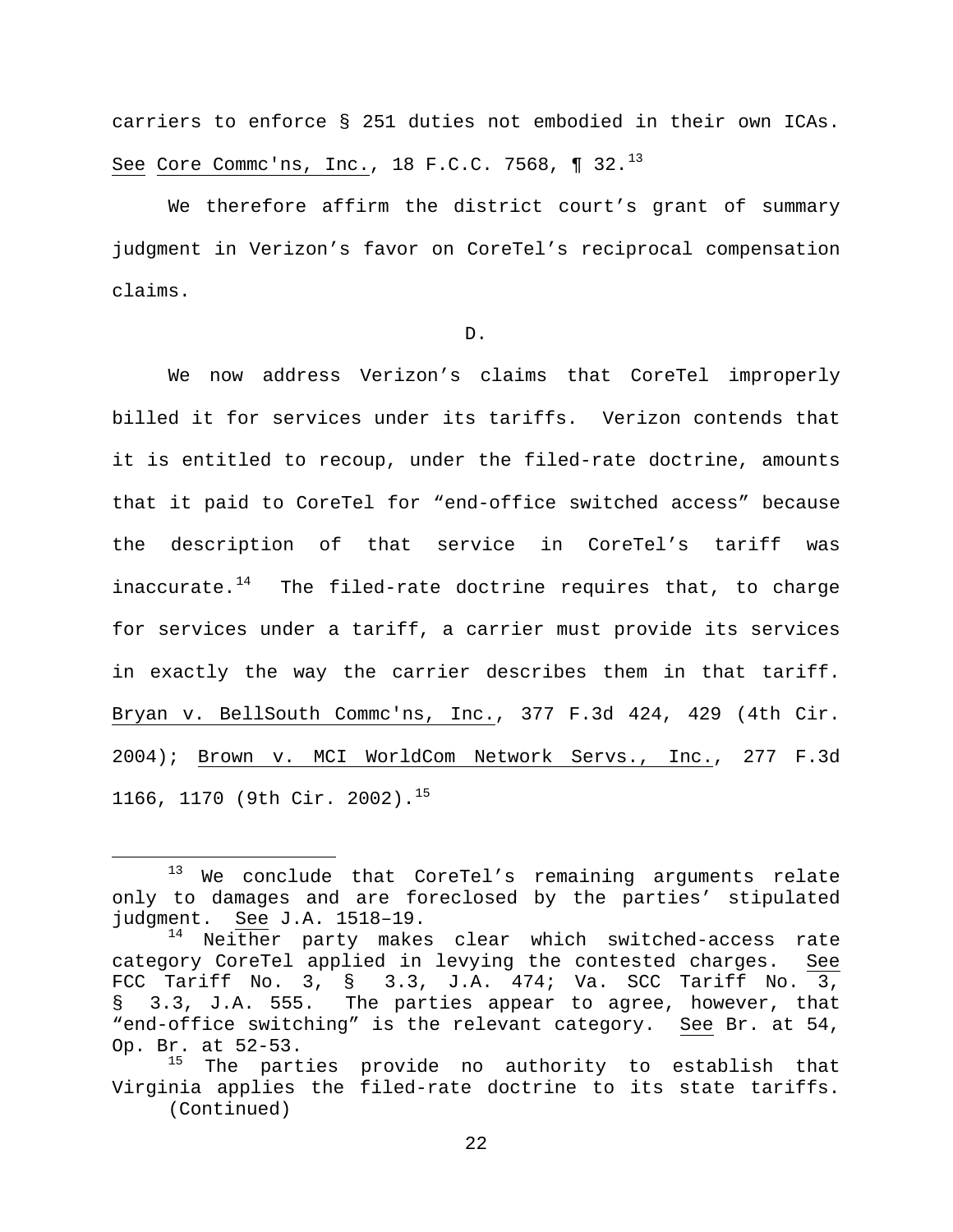CoreTel's state and federal tariffs provide that CoreTel's end-office switching service will include "terminations in the end office of end user lines." FCC Tariff No. 3, § 3.3.2, J.A. 474; Va. SCC Tariff No. 3, § 3.3.1(C), J.A. 555. The FCC has held that this tariff language carries a specific and established meaning: "a physical transmission facility that provides a point-to-point connection between a customer premises and a telephone company office." AT&T Corp. v. YMax Comm. Corp. ["YMax"], 26 F.C.C. 5742, ¶ 40 (2011). To provide "terminations in the end office of end user lines," a carrier must "provide . . . physical transmission facilities that establish point-topoint connections between the premises of Called/Calling Parties and [the carrier's] equipment." YMax, 26 F.C.C. 5742, ¶ 37, 41.

The undisputed evidence establishes that CoreTel does not provide the physical infrastructure over which calls are delivered from CoreTel's premises to its customers. Instead, as in YMax, CoreTel converts incoming calls into a data stream once they reach its office and then delivers these calls to its customers over the public internet. See YMax, 26 F.C.C. 5742, ¶ 41; J.A. 390 $(K)$ ,  $(Q) - (R)$ ,  $(T) - (W)$ . This evidence makes clear

 $\overline{a}$ 

CoreTel, however, does not contend otherwise. We therefore conclude that CoreTel has waived this argument and proceed with our analysis assuming, without deciding, that Virginia does indeed follow the filed-rate doctrine.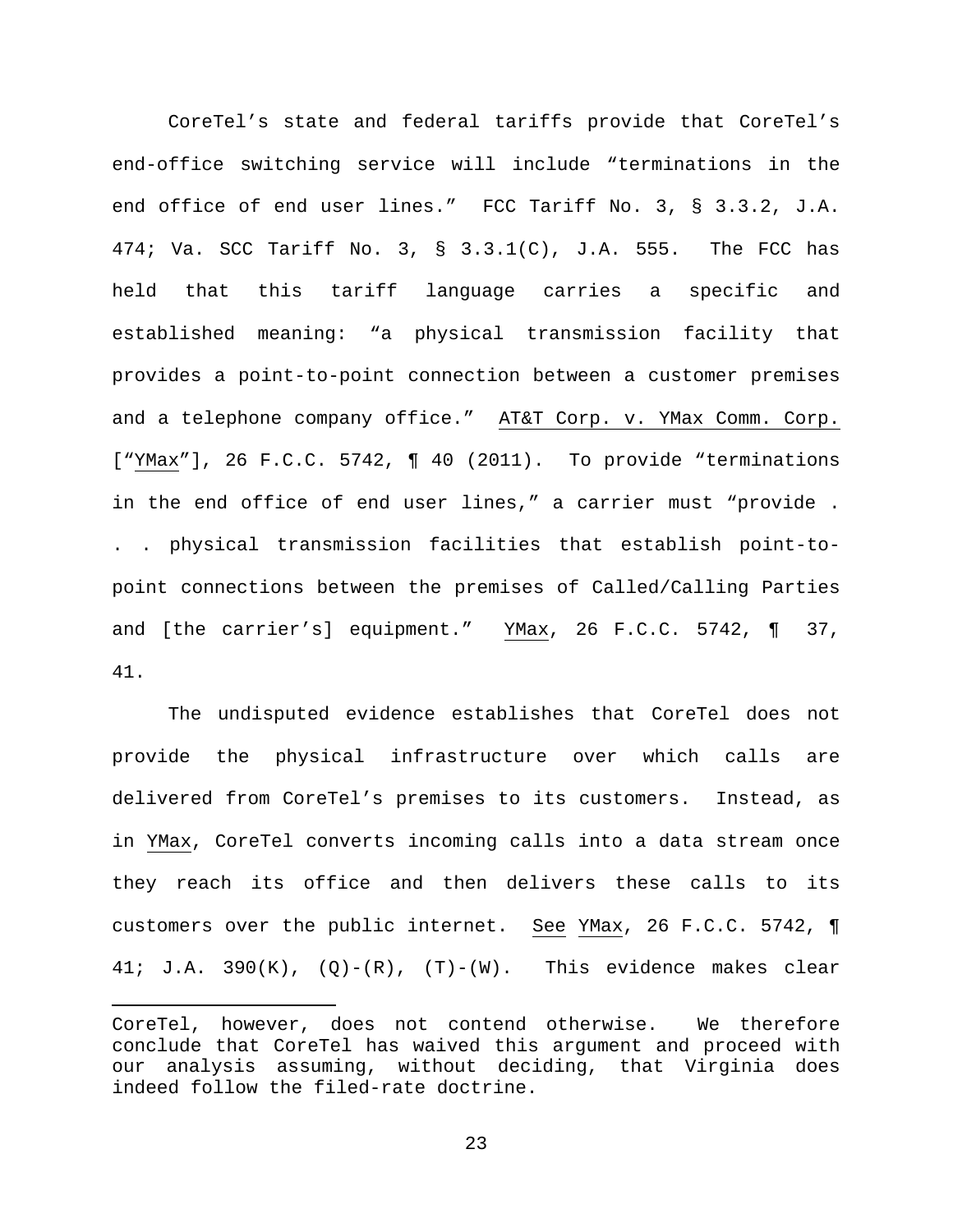that CoreTel has not deployed its own physical facilities to connect it to its customers and, accordingly, does not provide "terminations in the end office of end user lines" as required by its tariffs.

It is no mere technicality that the language of CoreTel's tariff requires that CoreTel itself provide the facilities. End-office switching charges are among the highest recurring charges in any carrier's tariff, a price that is ordinarily justified by the need "to allow local exchange carriers to recover the substantial investment required to construct the tangible connections between themselves and their customers throughout their service territory." YMax, 26 F.C.C., 5742, ¶ 40. A carrier that finds a way to deliver incoming calls to its customers without building physical connections to each of them has far less infrastructure investment to recoup.

CoreTel argues in the alternative that its tariffs, unlike those in YMax, explicitly permit it to charge for "switchedaccess service" provided using IP technology. See FCC Tariff No. 3, § 1, J.A. 433. But this language only appears in CoreTel's general definition of switched-access service. Id. The language interpreted in Ymax, discussed above, appears in CoreTel's more specific definition of the particular type of switched access service at issue, end-office switched access. Id. at § 3.3.2, J.A. 474. The specific governs the general.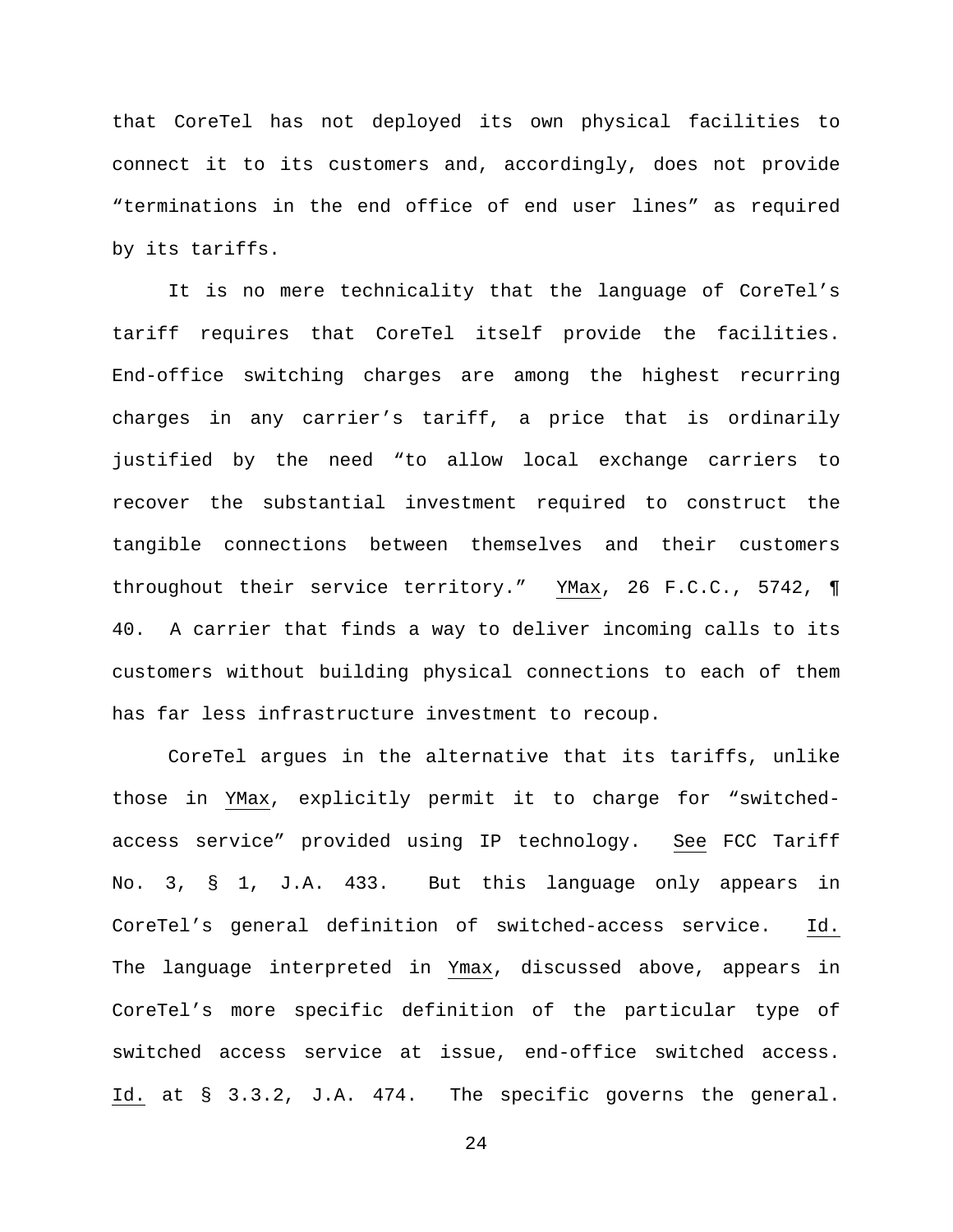See RadLAX Gateway Hotel, LLC v. Amalgamated Bank, 132 S. Ct. 2065, 2071 (2012). The language of CoreTel's end-office switching service does not permit that specific tariff rate to be applied when CoreTel delivers calls to customers over the public Internet rather than using a physical facility owed by CoreTel.<sup>[16](#page-24-0)</sup>

We therefore affirm the district court's grant of summary judgment in Verizon's favor on Verizon's switched-access claims.

IV.

For the reasons above, the judgment of the district court

is

# AFFIRMED IN PART, REVERSED IN PART, AND REMANDED WITH INSTRUCTIONS.

<span id="page-24-0"></span> $\overline{a}$ <sup>16</sup> Contrary to CoreTel's contention, a subsequent FCC regulation that incorporates this sort of IP-based termination into a definition of "switched exchange access services" does not alter our interpretation of CoreTel's tariff. See 47 C.F.R. § 61.26(a)(3)(ii) (2012). This regulation merely defines the term for the purposes of determining what tariffs will be<br>subject to requlation as switched-access tariffs. It does not subject to regulation as switched-access tariffs. mandate a definition of "switched access" as the term is used in a switched-access tariffs, much less one that vitiates the descriptions of narrower switched-access rate categories.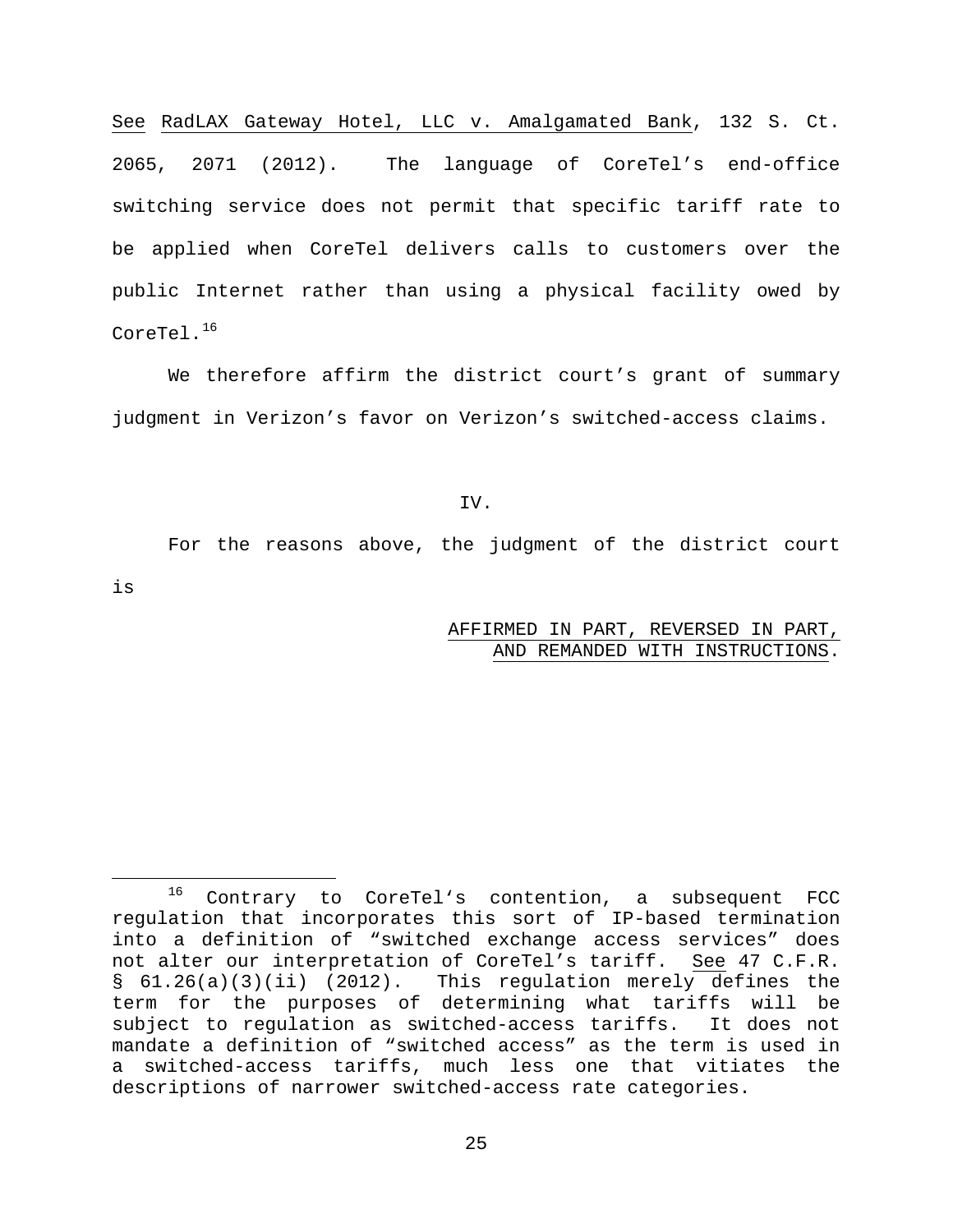NIEMEYER, Circuit Judge, concurring in part and dissenting in part:

This is a straightforward contract dispute between two telecommunications companies, CoreTel and Verizon, over the fees each agreed to pay the other in interconnecting their networks. When Verizon pressed CoreTel to pay over \$880,000 in past-due amounts for "entrance facilities" that CoreTel leased from Verizon, CoreTel commenced this action.

While each party has disputed various amounts payable to the other, the principal dispute, on which I disagree with the majority, is whether CoreTel agreed to pay Verizon a tariff rate or a lower cost-based rate for lease of Verizon's entrance facilities for the purpose of interconnection. Reading the contract as a whole and in context, I conclude that it clearly required CoreTel to pay tariff rates, as the district court also concluded.

I respectfully submit that the majority has rewritten this private agreement to bring it in line with what CoreTel might have been able to obtain through negotiations when it signed the contract, based on changing interpretations of the Telecommunications Act of 1996, which regulates such agreements. That is, it focuses on what CoreTel could have demanded under the law, not on what CoreTel actually agreed to accept when it executed the written contract. No one contends that the written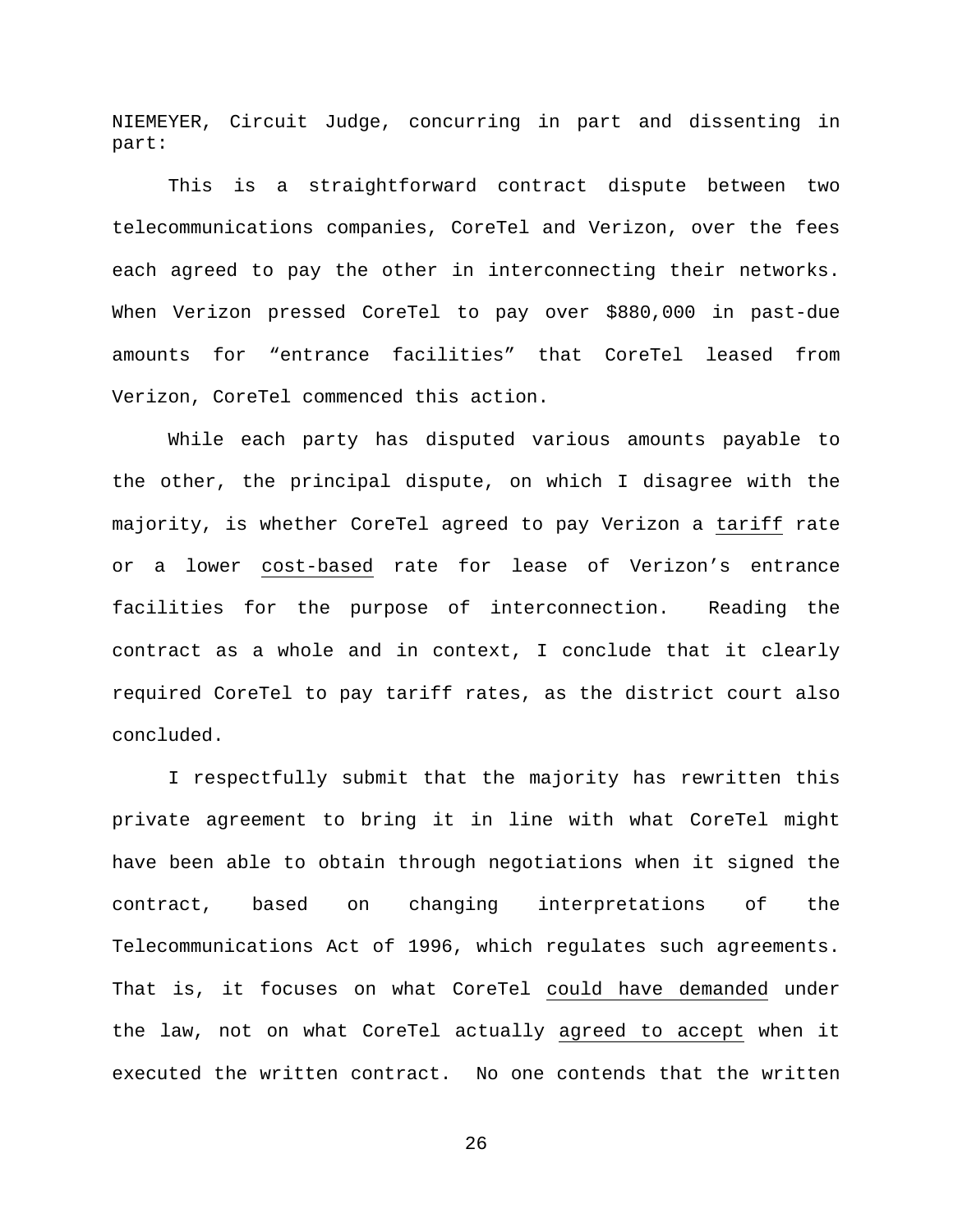contract was or is unenforceable or not in compliance with the Telecommunications Act. Indeed, the Telecommunications Act itself allows the parties to negotiate the rates and fees to be paid for connecting networks. See 47 U.S.C. § 252.

Thus, I would enforce the contract according to its terms and affirm the judgment of the district court.

#### I.

Verizon (referring collectively to Verizon Virginia LLC and Verizon South Inc.) is an incumbent local exchange carrier ("incumbent LEC") that has been providing telephone exchange services throughout Virginia since before the enactment of the Telecommunications Act of 1996. In enacting that Act, Congress sought to introduce competition in the telecommunications market by lowering the barriers to entry for would-be competitors. To this end, the Act requires incumbent LECs to share their networks with any competitive local exchange carrier ("competitive LEC") and allow the competitive LEC (1) to lease from the incumbent LEC unbundled network elements (i.e., "a la carte" network elements enabling the competitive LEC "to create its own network without having to build every element from scratch," Talk Am., Inc. v. Mich. Bell Tel. Co., 131 S. Ct. 2254, 2258 (2011)) and (2) to interconnect with the incumbent LEC's network.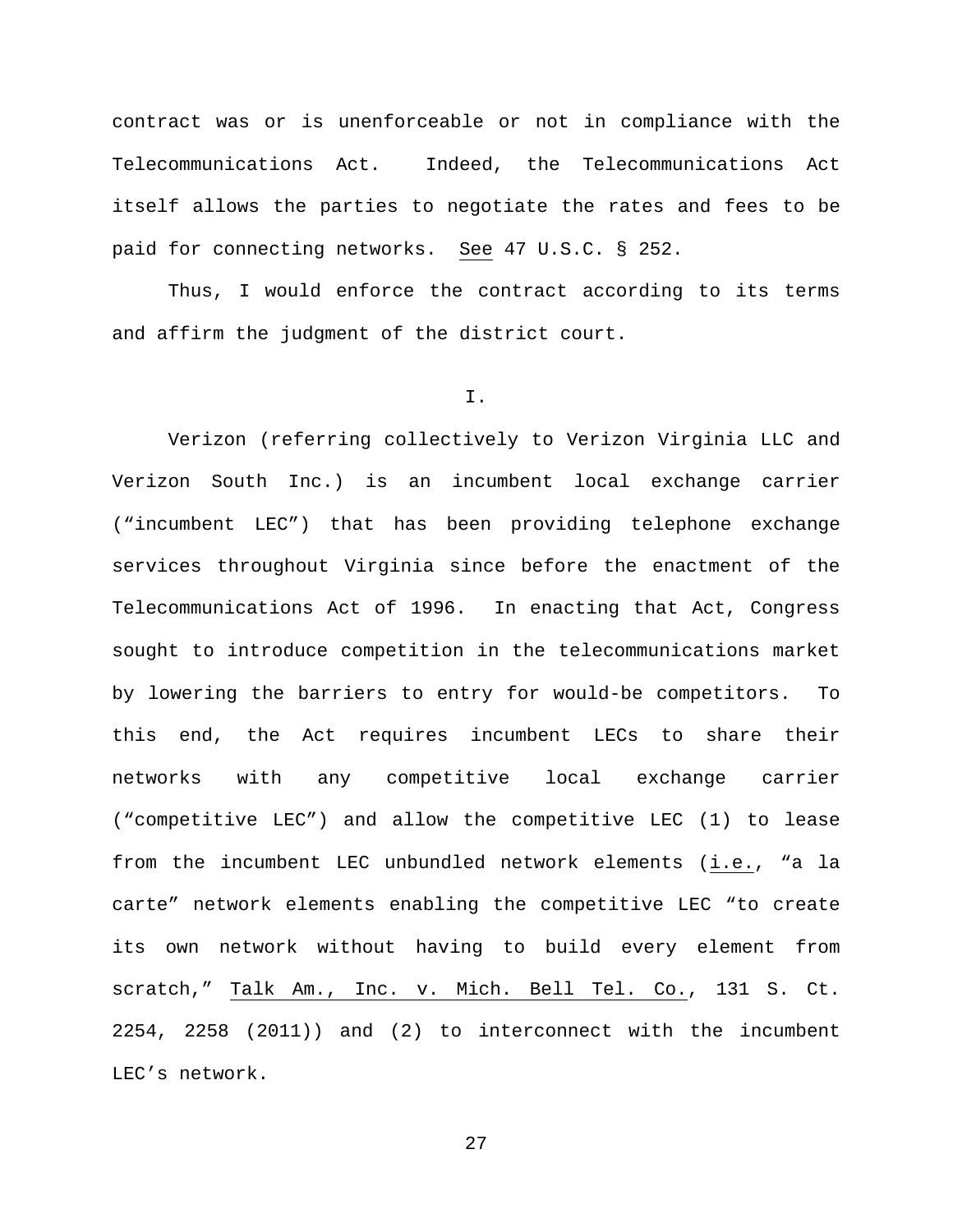These obligations are codified in two statutory provisions. Section  $251(c)(3)$  of the 1996 Act requires incumbent LECs to provide competitive LECs with "nondiscriminatory access to network elements on an unbundled basis."  $47 \text{ U.S.C.}$  §  $251(c)(3)$ (emphasis added). And, in a similar vein,  $\S$  251(c)(2) requires an incumbent LEC "to provide, for the facilities and equipment of any requesting telecommunications carrier, interconnection with the local exchange carrier's network . . . for the transmission and routing of telephone exchange service and exchange access." Id. § 251(c)(2) (emphasis added). For such unbundled network elements and interconnection, the incumbent LEC may only charge "rates, terms, and conditions that are just, reasonable, and nondiscriminatory." Id.  $\S$ S 251(c)(2)(D),  $251(c)(3)$ . But the Telecommunications Act makes clear that those rates, terms, and conditions are subject to negotiation by the parties. See id. § 252(a).

CoreTel Virginia, LLC, is a competitive LEC that, like Verizon, serves customers in Virginia. When it requested unbundled network elements and interconnection from Verizon, the parties entered into an agreement on November 16, 2004 ("2004 Adoption Agreement"), which adopted the terms and conditions of an earlier, 2002 arbitrated interconnection agreement between Verizon and Cox Virginia Telcom, Inc. ("2002 Interconnection Agreement"). The 2004 Adoption Agreement incorporated all the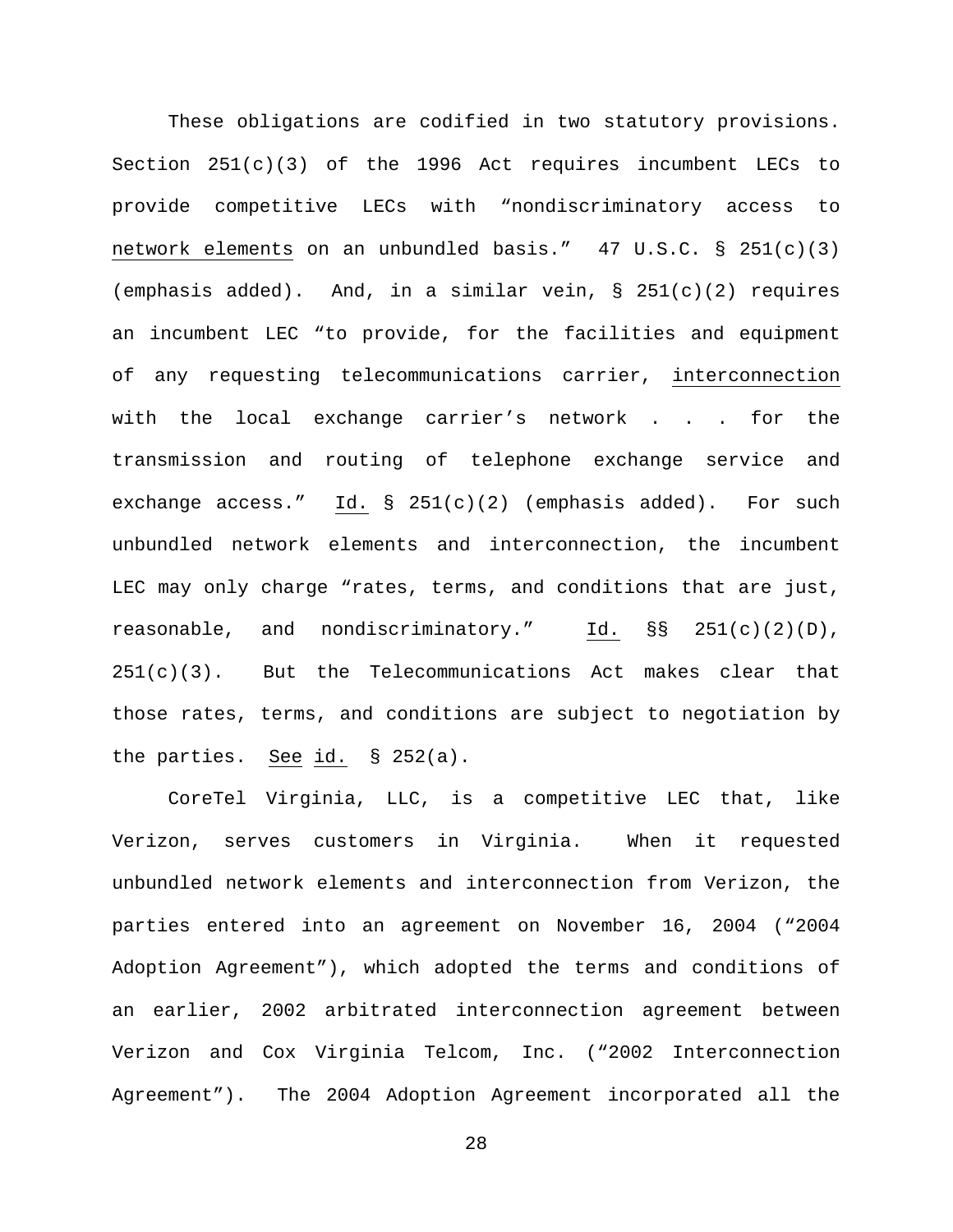terms and conditions of the 2002 Interconnection Agreement with several modifications, including a modification that the 2004 Adoption Agreement "[did] not include adoption of any provision [in the 2002 Interconnection Agreement] imposing an unbundling obligation on Verizon" because, as the 2004 Adoption Agreement explained, that obligation no longer applied to Verizon as a result of a 2003 FCC order, In re Review of Section 251 Unbundling Obligations of Incumbent Local Exch. Carriers ("2003 Triennial Order"), 18 FCC Rcd. 16978 (2003), and subsequent related decisions.

With respect to the "entrance facilities" that are at issue in this case, the 2002 Interconnection Agreement authorized CoreTel to interconnect through, among other options, "an Entrance Facility . . . leased from Verizon . . . in accordance with . . . terms and conditions, including without limitation, rates and charges set forth [1] in this Agreement, [2] in any applicable Tariff(s), or [3] as may be subsequently agreed to between the Parties." 2002 Interconnection Agreement,  $\S S$  4.3.1, 4.3.3. The "rates and charges set forth in this Agreement" were those described in Exhibit A, entitled "Detailed Schedule of Itemized Charges." Exhibit A included a category of rates called "Unbundled Transport," under which it specified rates for "Entrance Facilities," as are at issue here. And the terms for unbundled transport were set forth in § 11 of the Agreement.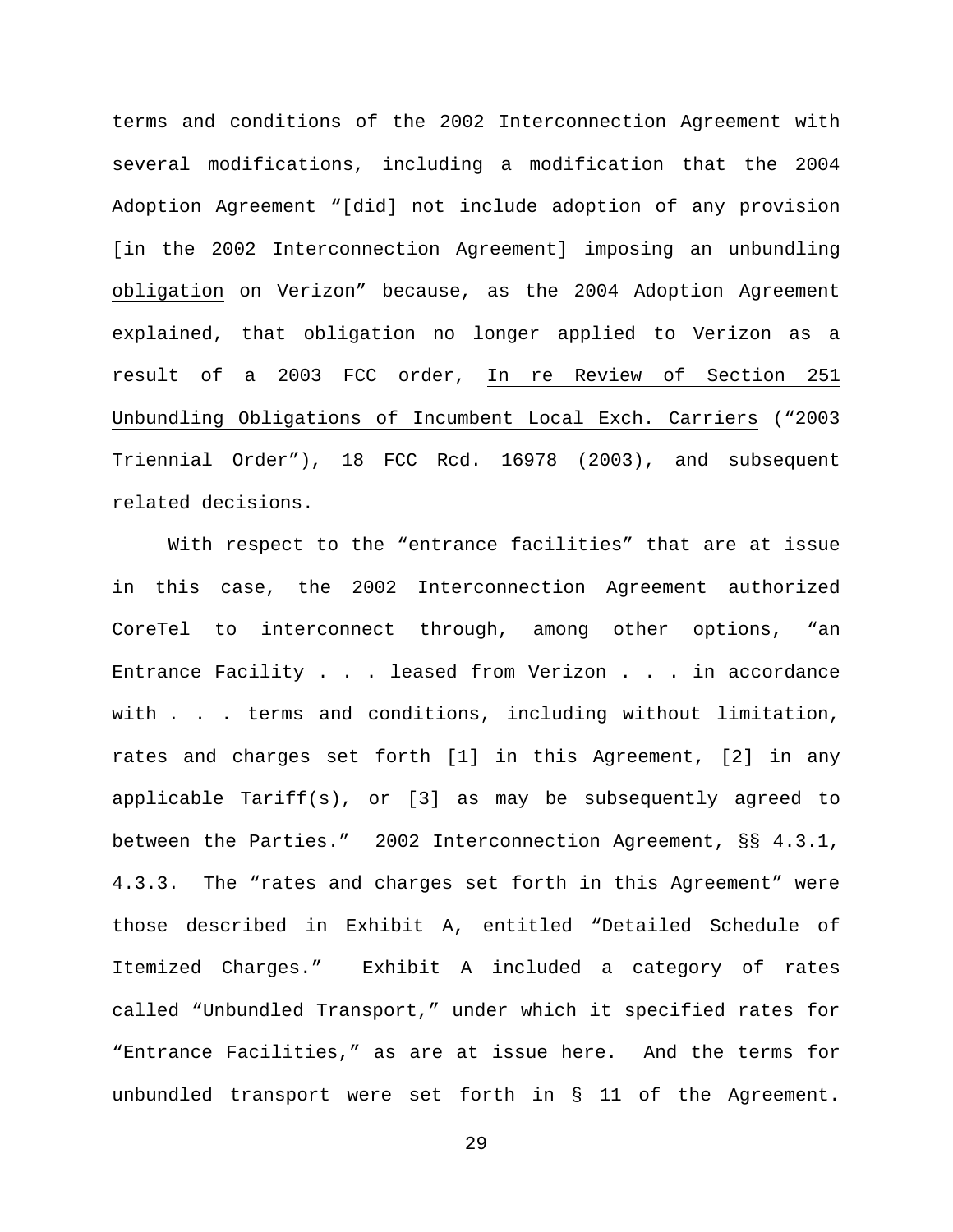The parties agree that Exhibit A's rates and charges were costbased. Under the terms of the 2004 Adoption Agreement, however, Verizon's unbundling obligations were eliminated, leading Verizon to bill CoreTel for entrance facilities not as unbundled elements under the cost-based rate in Exhibit A, but as entrance facilities under Verizon's tariff rates.

Although Verizon thus billed CoreTel each month over the course of some eight years for entrance facilities at tariff rates, CoreTel maintained that it should only have been charged cost-based rates and refused even to pay those rates, making only a single payment of \$591.95 in February 2006. By the time of this litigation, it had run up a bill of over \$880,000, based on Verizon's billings at tariff rates.

When Verizon sent CoreTel notice of default and threatened to terminate service, CoreTel commenced this action. While the parties have fought over various amounts owed, the main issue presented to us on appeal is whether the 2002 Interconnection Agreement, as modified by the 2004 Adoption Agreement, entitled CoreTel to pay only cost-based rates for entrance facilities for the purpose of interconnection instead of the tariff rates that Verizon billed.

The district court concluded that the 2002 Interconnection Agreement did not give CoreTel a right to lease entrance facilities for interconnection at cost-based rates, even though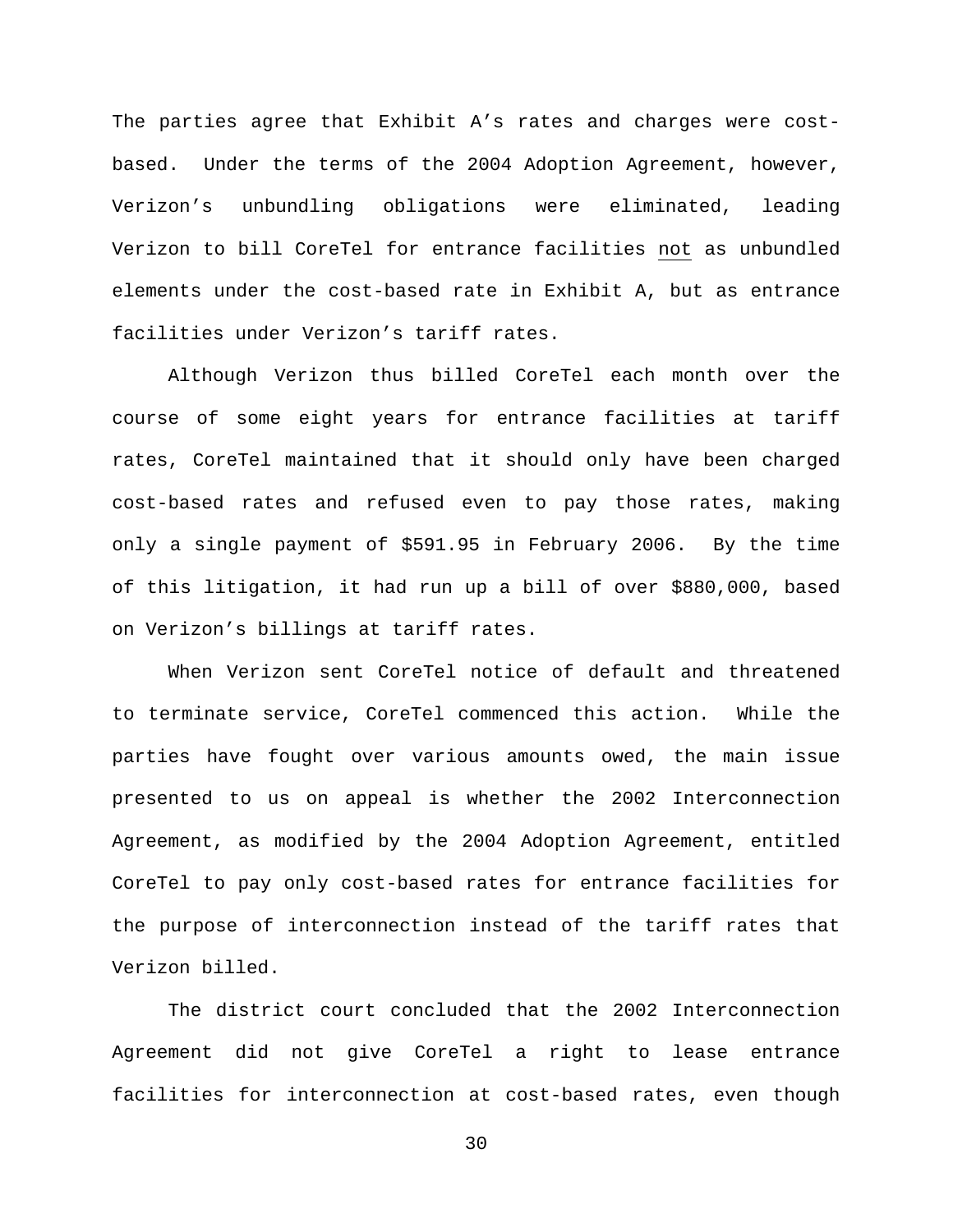CoreTel could have insisted on such rates when the 2004 Adoption Agreement was executed. Despite this legal right, the district court noted that CoreTel was bound by the terms of the contract to which it actually agreed. The court thus entered judgment in favor of Verizon.

#### II.

Based on the contract as written, I agree with the district court and conclude that CoreTel was required to pay tariff rates for entrance facilities, as Verizon billed it.

The structure of the obligations between the parties is readily apparent from the agreement taken as a whole. Section 4.3.1 of the 2002 Interconnection Agreement authorized CoreTel to specify any of three different methods by which to connect with Verizon's network, including through "an Entrance Facility." And § 4.3.3 provided that the rates and charges for such facilities were as (1) "set forth in this Agreement," (2) "set forth . . . in any applicable Tariff(s)," or (3) "as may be subsequently agreed to between the Parties." But critically, § 4.3.3 did not directly refer to any rates. In fact, the only rates for entrance facilities actually "set forth in the Agreement," were referenced in § 11, which governed only unbundled access. Section 11 addressed "interoffice transmission facilities" and provided that "Verizon shall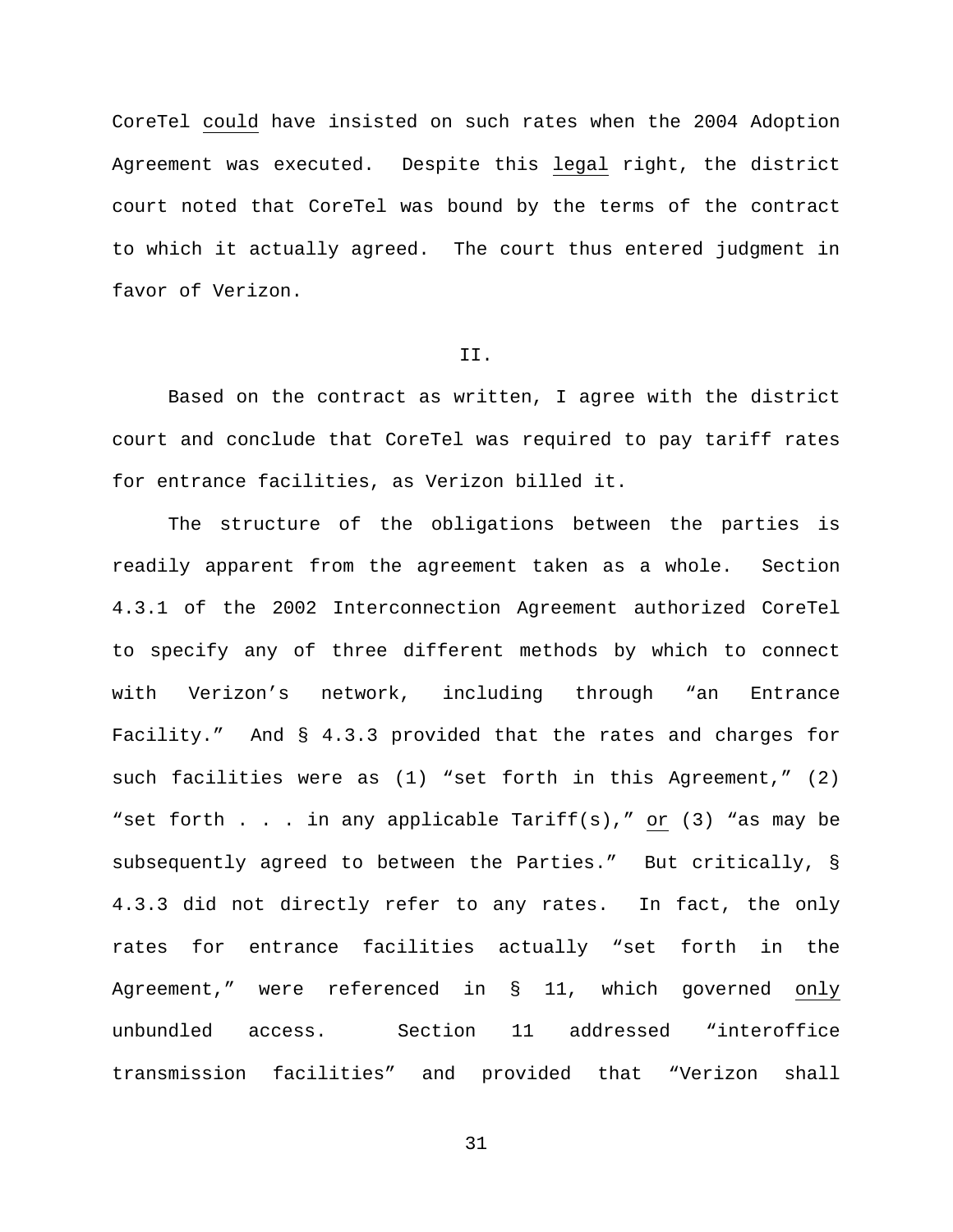provide [CoreTel] with dedicated local transport, common local transport in conjunction with unbundled local switching, unbundled interoffice transmission facilities, and other services in accordance with Exhibit A." 2002 Interconnection Agreement, § 11.6 (emphasis added). And part II of Exhibit A listed cost-based rates for unbundled elements, including a cost-based rate for "Entrance Facilities." Id. Exhibit A, part II.C. No other part of Exhibit A mentioned entrance facilities; they were listed only under "Unbundled Transport."

In short, the 2002 Interconnection Agreement provided that entrance facilities were to be billed either at tariff rates or, if leased as unbundled elements, at cost-based rates as set forth in Exhibit A. Those rates were the only "rates and charges" "set forth" in the 2002 Interconnection Agreement. Thus, under the 2002 Agreement, if charges for entrance facilities were not payable in accordance with Exhibit A, they were only payable at tariff rates.

The 2002 Interconnection Agreement's provisions allowing for purchase of unbundled network elements at cost-based rates were, at the time (in 2002), necessitated by 47 U.S.C. § 251(c)(3), which required Verizon, as an incumbent LEC, to provide any requesting competitive LEC, such as CoreTel, unbundled network elements at a reasonable, nondiscriminatory rate. And that rate was established by the FCC, in interpreting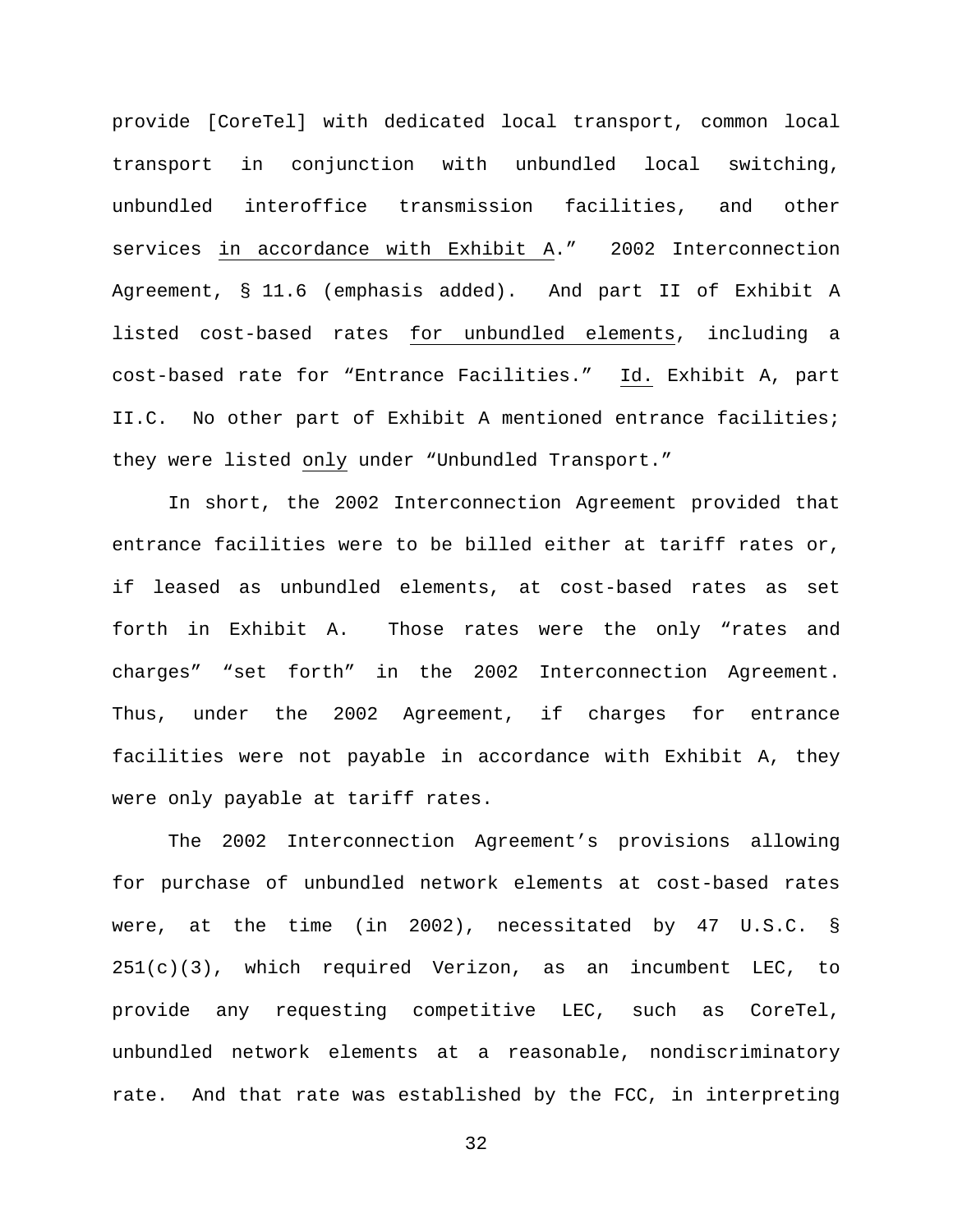§ 251(c)(3), to be its cost-based TELRIC rate (standing for Total Element Long-Run Incremental Costs) -- a rate "based on the hypothetical construction and operation of the most efficient local network conceivable." GTE South, Inc. v. Morrison, 199 F.3d 733, 747 (4th Cir. 1999).

After the 2002 Interconnection Agreement was executed, however, the law regarding  $\S$  251(c)(3)'s unbundling requirements changed. The FCC, in its 2003 Triennial Order, interpreted § 251(c)(3) not to require incumbents to provide competitive LECs with entrance facilities as unbundled network elements at costbased rates. Instead, the FCC concluded that entrance facilities must be provided at cost-based rates only for the limited purpose of interconnection:

We conclude that our previous definition [of §  $251(c)(3)$ ] was overly broad. As we explain in this Part, competitive LECs often use transmission links including unbundled transport connecting incumbent LEC switches or wire centers in order to carry traffic to and from its end users. . . . Unlike the facilities that incumbent LECs explicitly must make available for section  $251(c)(2)$  interconnection, we find that the Act does not require incumbent LECs to unbundle transmission facilities connecting incumbent LEC networks to competitive LEC networks for the purpose of backhauling traffic.

In reaching this determination we note that, to the extent that requesting carriers need facilities in order to interconnect with the [incumbent LEC's] network, section  $251(c)(2)$  of the Act expressly provides for this and we do not alter the Commission's interpretation of this obligation.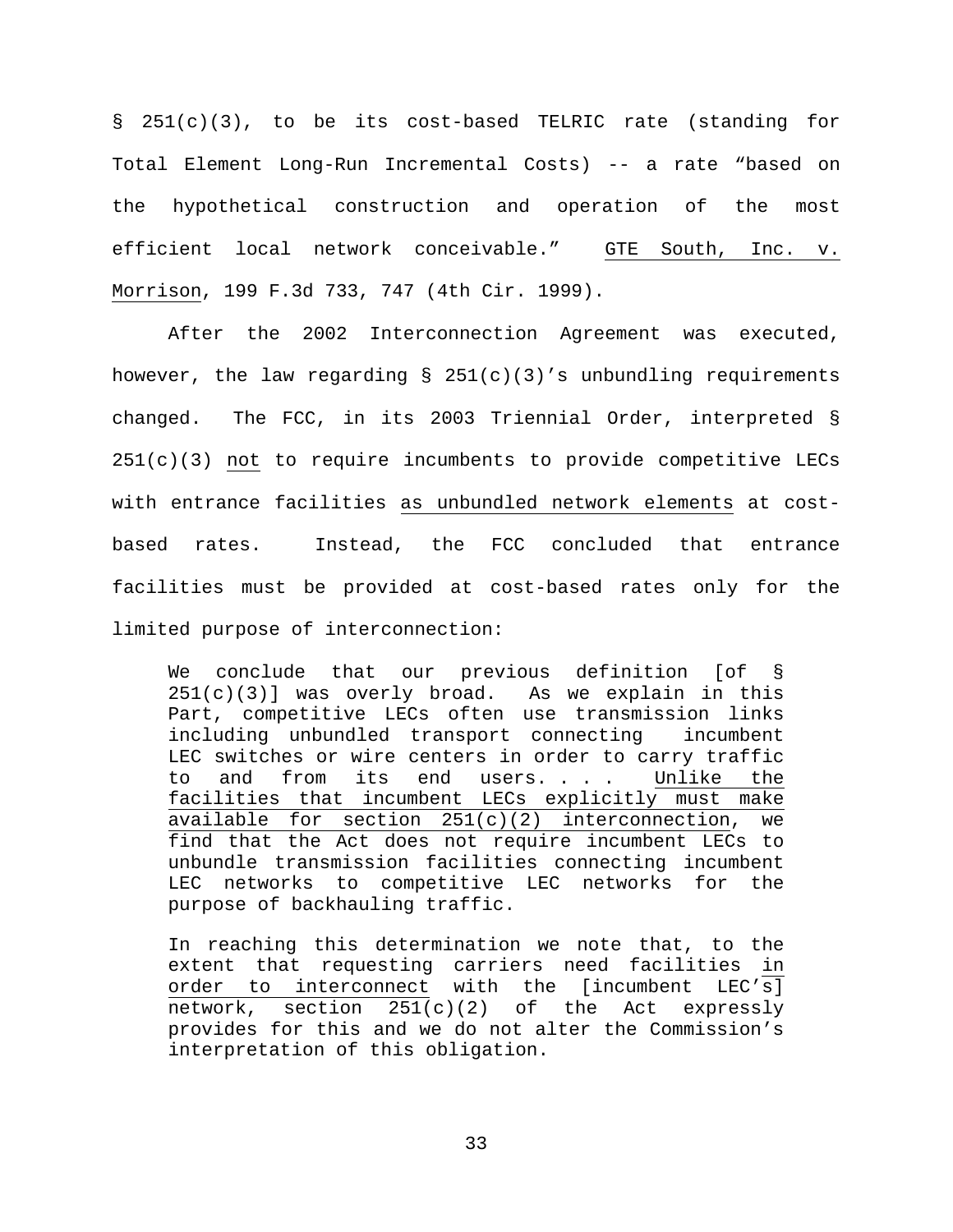2003 Triennial Order, 18 FCC Rcd. ¶ 365, at 17203-04 (alterations in original) (emphasis added) (footnotes omitted) (internal quotation marks omitted). The Supreme Court has since embraced that Order, stating that entrance facilities must be leased at cost-based rates for the purpose of interconnection only. See Talk America, 131 S. Ct. at 2258-60.

The parties were aware of these developments when they contracted in 2004. Accordingly, they included a provision eliminating any unbundling obligation in their 2004 Adoption Agreement:

For avoidance of doubt, adoption of the Terms does not include adoption of any provision imposing an unbundling obligation on Verizon that no longer applies to Verizon under the [2003 Triennial Order and related case law].

2004 Adoption Agreement, § 1.B. It is incontrovertible that, by reason of that language, CoreTel was not entitled to lease entrance facilities as unbundled network elements pursuant to §  $251(c)(3)$ . Indeed, CoreTel notes in its briefing that it "never ordered [an unbundled network element], period." And with the elimination of the unbundling obligation, the rates for unbundled elements were rendered inapplicable, including the rate for "Entrance Facilities."

But CoreTel contends that the 2002 Interconnection Agreement nonetheless required that Verizon provide entrance facilities under § 251(c)(2) at the cost-based rates in Exhibit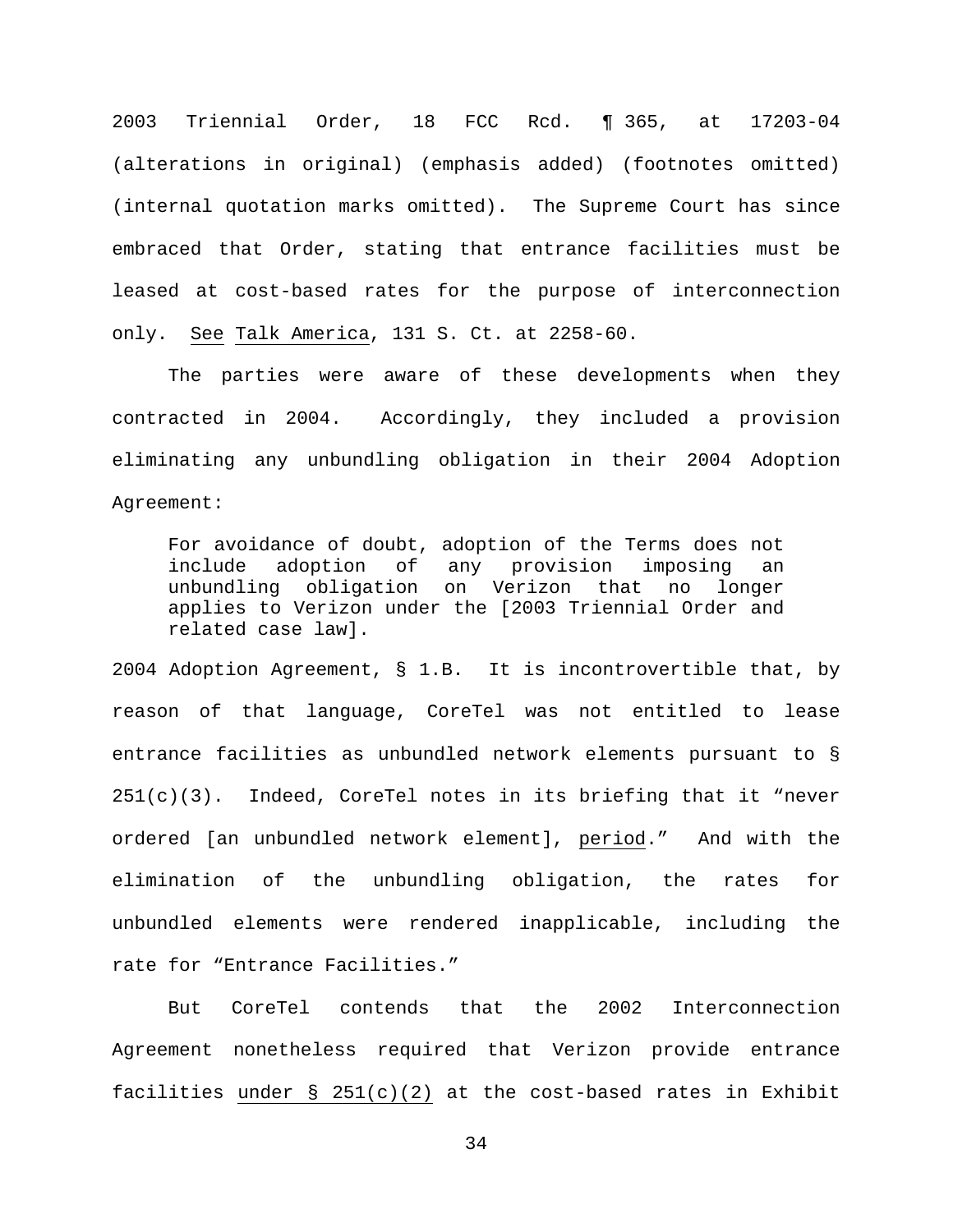A. It argues, and the majority accepts, that § 4.3.3 of the 2002 Interconnection Agreement explicitly provided for "interconnection" at the rates "set forth in this Agreement" and that those rates were the cost-based rates provided in Exhibit A, even though the rates in Exhibit A were specifically for unbundled elements. Under CoreTel's view, § 4.3.3 did not specify whether Verizon had to provide interconnection via leases of entrance facilities as unbundled elements under § 251(c)(3) (its right to which was abrogated under the 2004 Adoption Agreement) or for purposes of interconnection only, as under  $\S$  251(c)(2). Thus, it argues, its rights to purchase entrance facilities for interconnection were not affected by the 2004 Adoption Agreement, which only eliminated Verizon's unbundling obligation under  $\S$  251(c)(3).

This argument, however, ignores both the explicit language of the 2002 Interconnection Agreement and the 2004 Adoption Agreement, as well as the underlying litigation that led to the 2002 Agreement. As pointed out above, the only rates expressly provided for entrance facilities in the 2002 Interconnection Agreement were rates for unbundled facilities. And when Verizon's unbundling obligation was eliminated, so too were the corresponding rates for unbundled elements. Thus, the only other rates available for entrance facilities were tariff rates.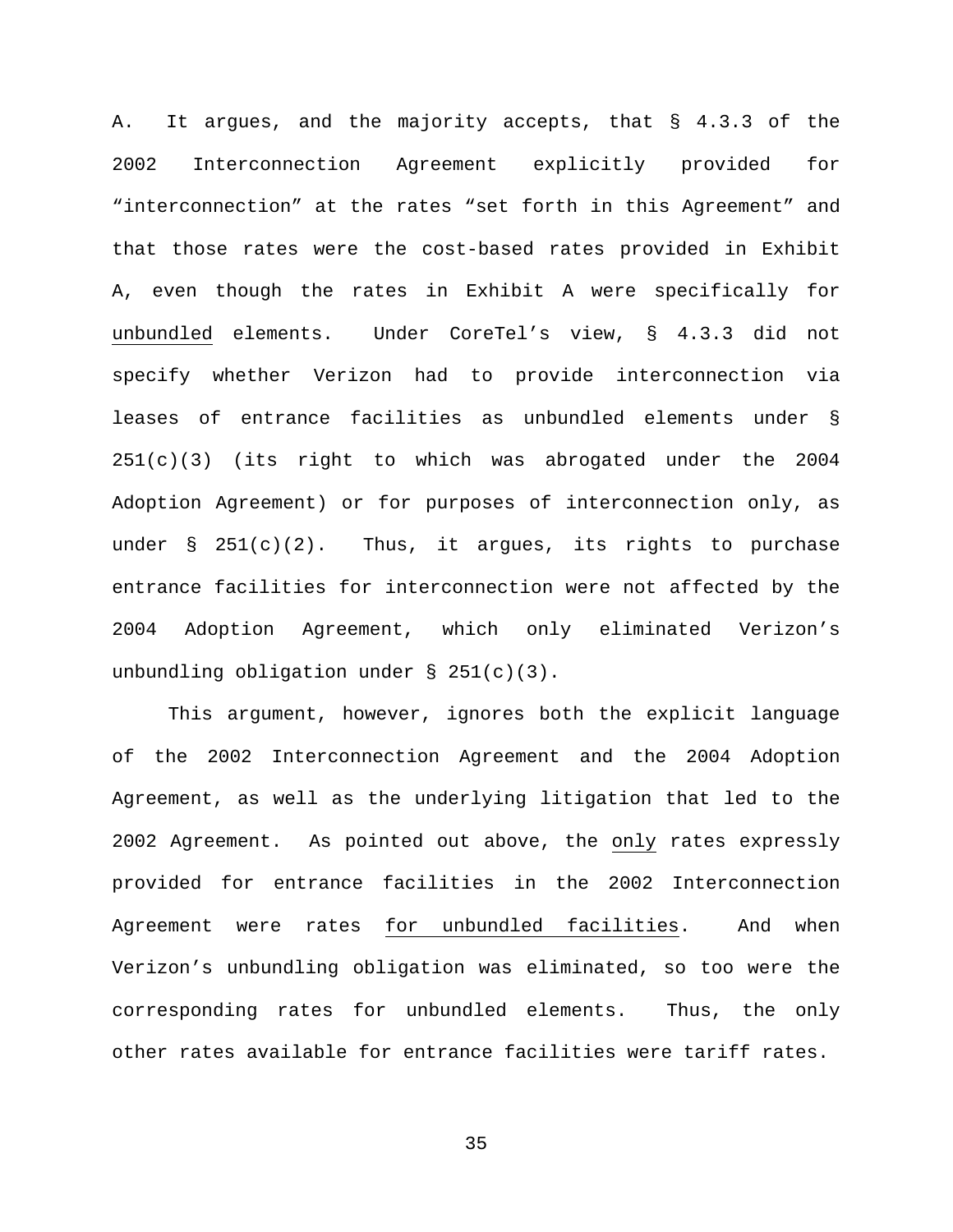Just as indicative of this point is the history of the litigation leading to the 2002 Interconnection Agreement. That Agreement, as well as similar agreements involving Verizon, was created as a result of an FCC arbitration order. In re Worldcom, Inc., 17 FCC Rcd. 27039 (2002). And paragraphs 210 through 217 of that order described the dispute between Verizon and Cox (as well as other competitive LECs) as to "Interconnection Transport," with the competitive LECs asserting that such interconnection had to be provided at unbundled network rates, and Verizon arguing that Cox and the other competitive LECs had to "purchase 'entrance facilities and transport for interconnection' from its access tariffs." Id. ¶ 210, at 27142 (emphasis added). These paragraphs of the FCC order described the provision of interconnection exclusively in the context of the purchase of unbundled elements pursuant to § 251(c)(3). See id. ¶ 215 & n.716, at 27144. Nowhere in this discussion was there any reference to Cox or the other competitive LECs having the right to purchase entrance facilities for the limited purpose of interconnection pursuant to  $\S$  251(c)(2). Entrance facilities were instead only discussed in the order as unbundled network elements. See id. ¶¶ 210- 217, at 27142-46.

The FCC's reasoning, which is based exclusively on §  $251(c)(3)$ , is clearly what gave rise to § 4.3.1 of the 2002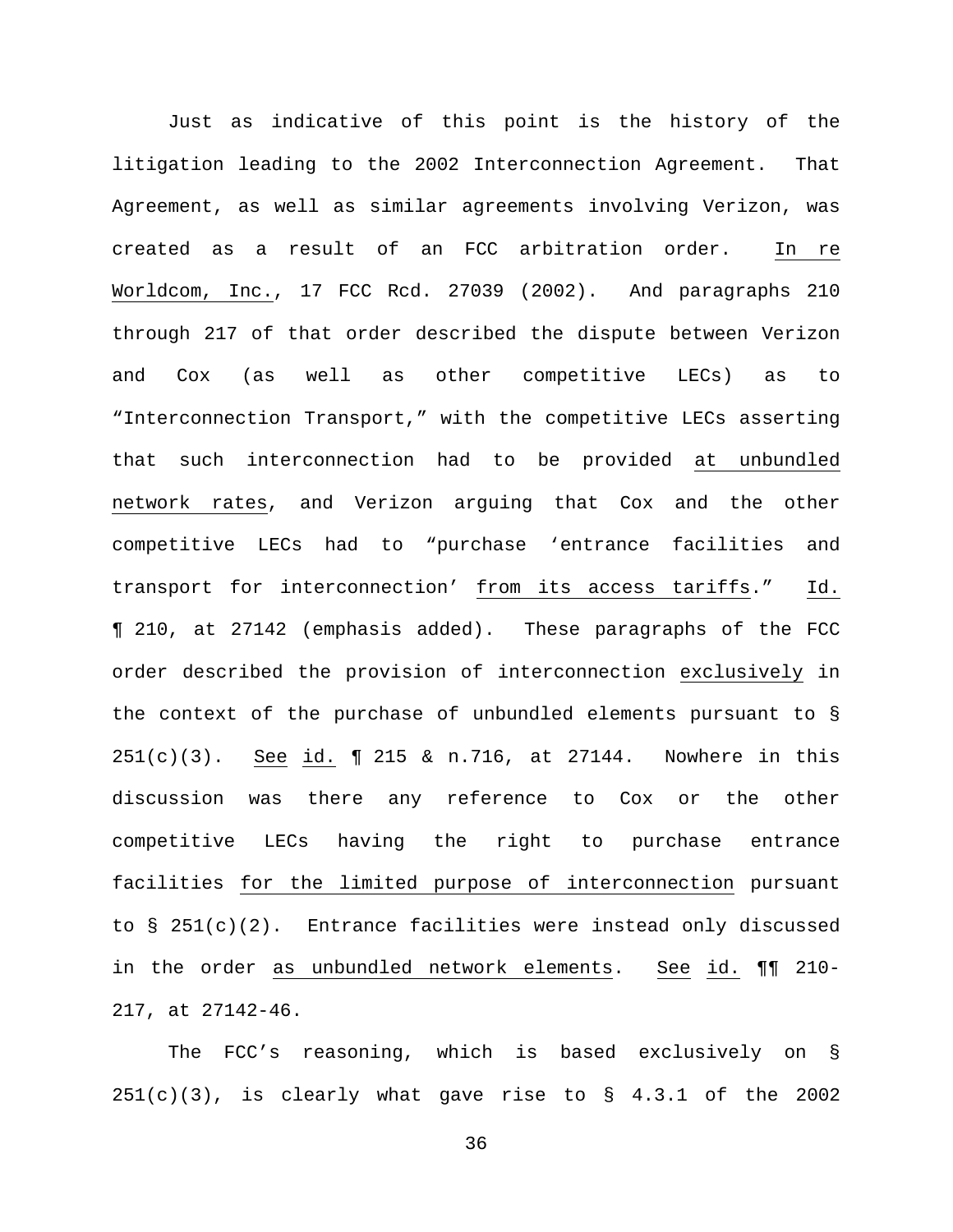Interconnection Agreement. The FCC order defined the proper rates at which Cox and other involved competitive LECs could "order '[e]ntrance [f]acilities and transport for [i]nterconnection.'" Id. ¶ 217, at 27145. This language is nearly identical to § 4.3.1 of the 2002 Interconnection Agreement, which allowed Cox to specify "an entrance facility and transport" as its interconnection method. Based on this, it is clear that § 4.3.3 of the 2002 Interconnection Agreement provided for the purchase of entrance facilities as unbundled network elements, and the obligation to provide unbundled network elements at cost-based rates was eventually removed from the contract through the 2004 Adoption Agreement.

This interpretation is also supported by Exhibit A itself. All of the cost-based rates in Exhibit A for "entrance facilities" were listed under the heading "Unbundled Transport." Yet CoreTel now wants to apply those rates to the purchase of entrance facilities that it explicitly claims were not unbundled. It fails to recognize that Exhibit A's rates for unbundled elements were removed from the Agreement through the 2004 Adoption Agreement, and they were never applicable to entrance facilities except as an unbundled element. And absent any Exhibit A rate for entrance facilities, the only rates given by the 2002 Interconnection Agreement for entrance facilities were tariff rates. See 2002 Interconnection Agreement,  $\S$  4.3.3.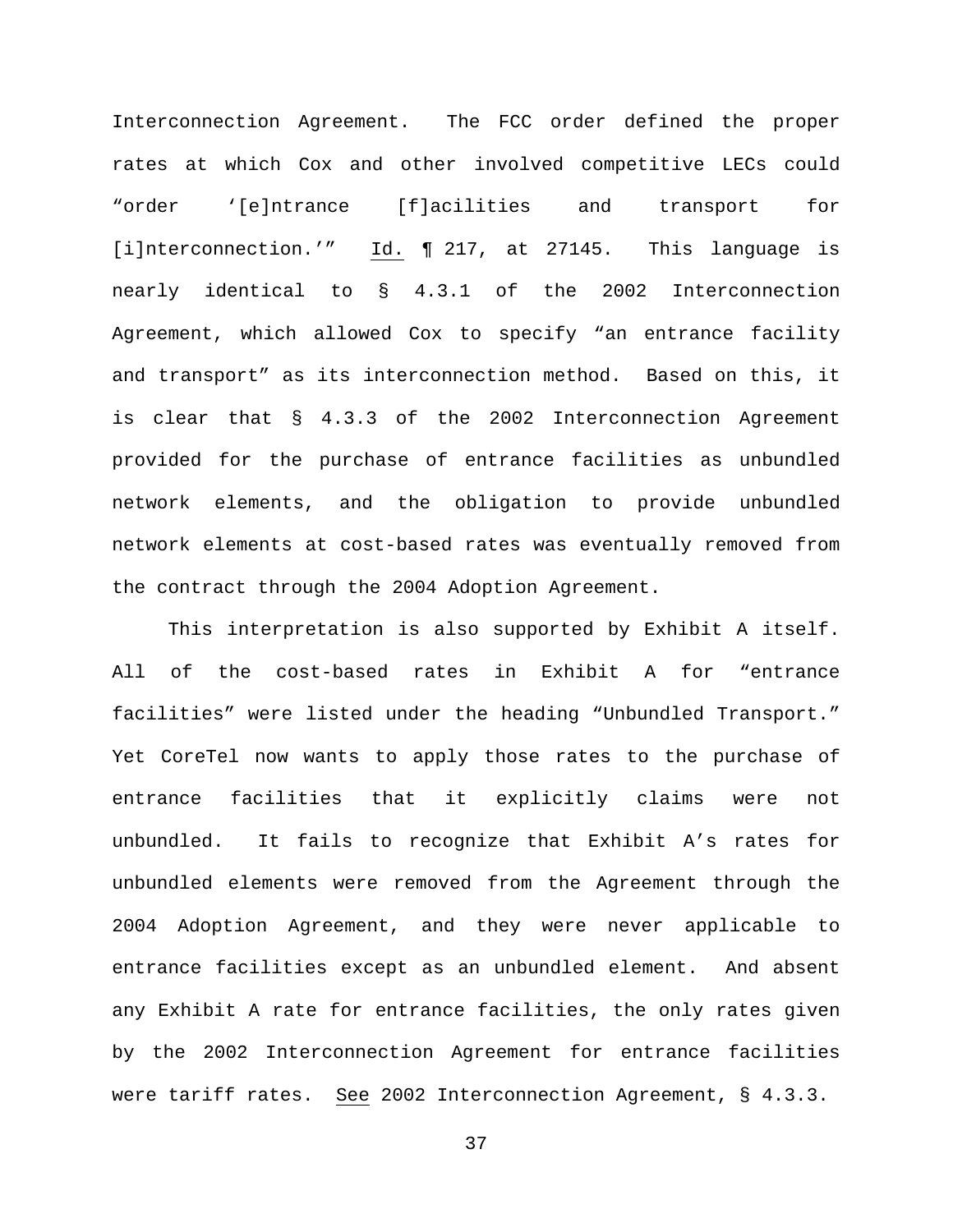There is a reason why the 2002 Interconnection Agreement did not contain special rates for entrance facilities provided solely for interconnection. Before the FCC's 2003 Triennial Order, the general understanding was that incumbent LECs had no obligation under § 251(c)(2) to provide entrance facilities at cost-based rates. That section was limited to "interconnection" -- a service, not a facility. Entrance facilities were always provided as unbundled network elements under § 251(c)(3). This was rational, as it allowed the competitive LECs the greatest flexibility in using the entrance facilities. This pre-2003 understanding of the law was explicitly affirmed by the FCC in its amicus brief in Talk America, to which the Supreme Court deferred as an agency interpretation. That brief stated:

The FCC's interconnection rules, which were adopted in 1996, do not expressly require incumbents to provide entrance facilities to satisfy their interconnection obligations under Section  $251(c)(2)$ . That is because, until 2003 -- when the FCC eliminated unbundled access to entrance facilities in the Triennial Review Order -- a competitive LEC typically would elect to order a cost-priced entrance facility under Section  $251(c)(3)$  since an unbundled network element can be used more expansively than the same facility provided solely for interconnection under Section  $251(c)(2)$ . Only after the FCC eliminated access to entrance facilities as unbundled network elements did it have occasion to clarify, in the Triennial Review Order and<br>the Triennial Review Remand Order, that Section the Triennial Review Remand Order, that Section  $251(c)(2)$  gives competitive LECs a right of access to such facilities for interconnection at cost-based rates.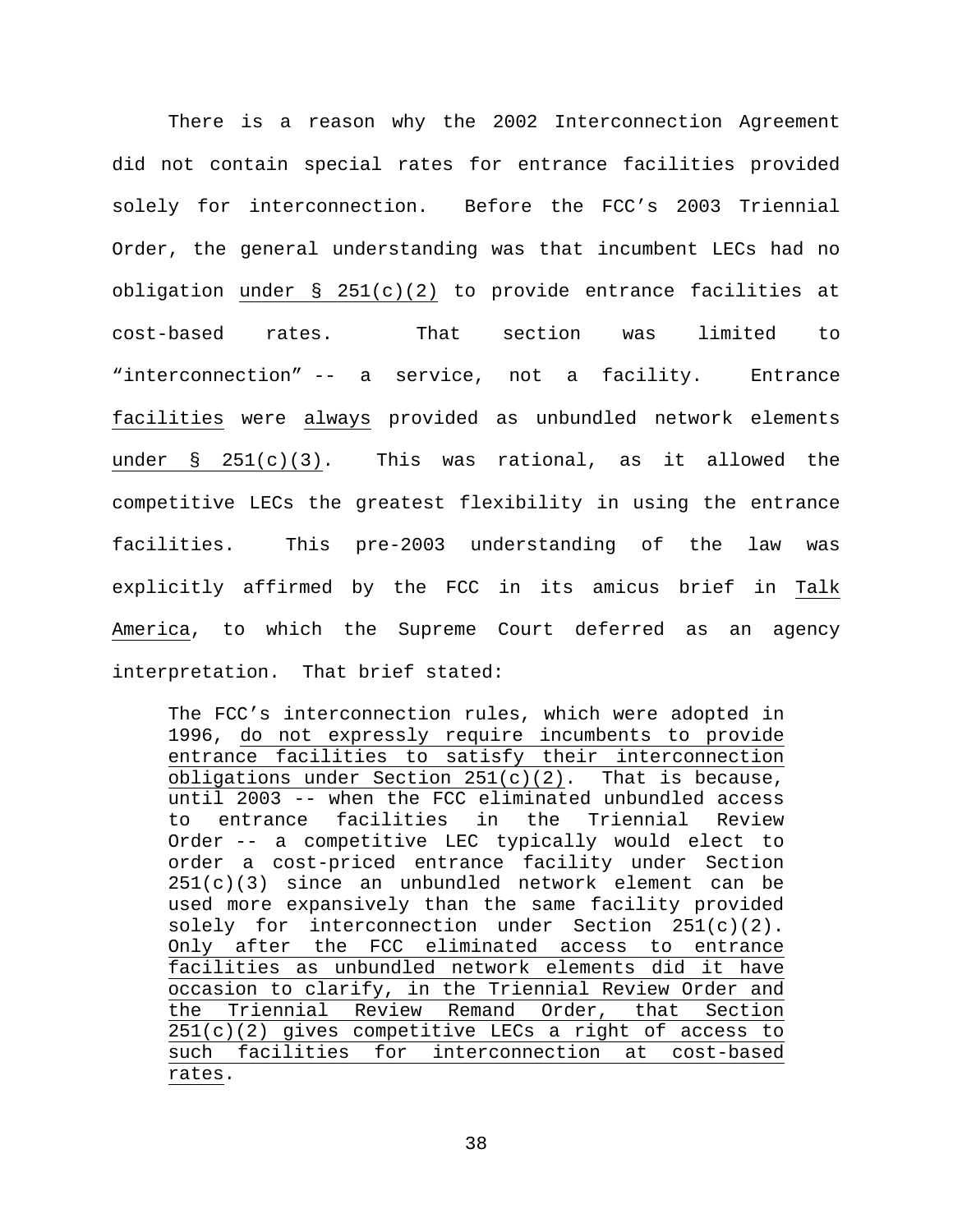Brief for the United States as Amicus Curiae Supporting Petitioners, at 22 n.6, Talk America, 131 S. Ct. 2254 (Nos. 10- 313, 10-329) (emphasis added) (citations omitted).

Thus, because §  $251(c)(2)$  was never understood in 2002 to require the provision of entrance facilities, only "interconnection" as a service, the majority has no support for reading the 2002 Interconnection Agreement now to include such an obligation on Verizon. Instead, the drafting parties uniformly treated entrance facilities in the only way known at the time -- as unbundled elements to be provided under §  $251(c)(3)$ . And they included provisions in § 11.6 and Exhibit A allowing for the leasing of entrance facilities as such.

CoreTel points to § 27.1 of the 2002 Interconnection Agreement to suggest that Verizon's obligations changed with the 2003 Triennial Order. That paragraph provided:

Each Party shall remain in compliance with [a]pplicable . . . federal, state, and local laws, rules and regulations in the course of performing this Agreement. Each Party shall promptly notify the other Party in writing of any governmental action that suspends, cancels, withdraws, limits, or otherwise materially affects its ability to perform its obligations hereunder.

But CoreTel can point to no change in the law that "materially affect[ed]" either party's "ability" to perform its obligations under the Agreement. The Telecommunications Act always provided that the rates to be paid to an incumbent LEC were subject to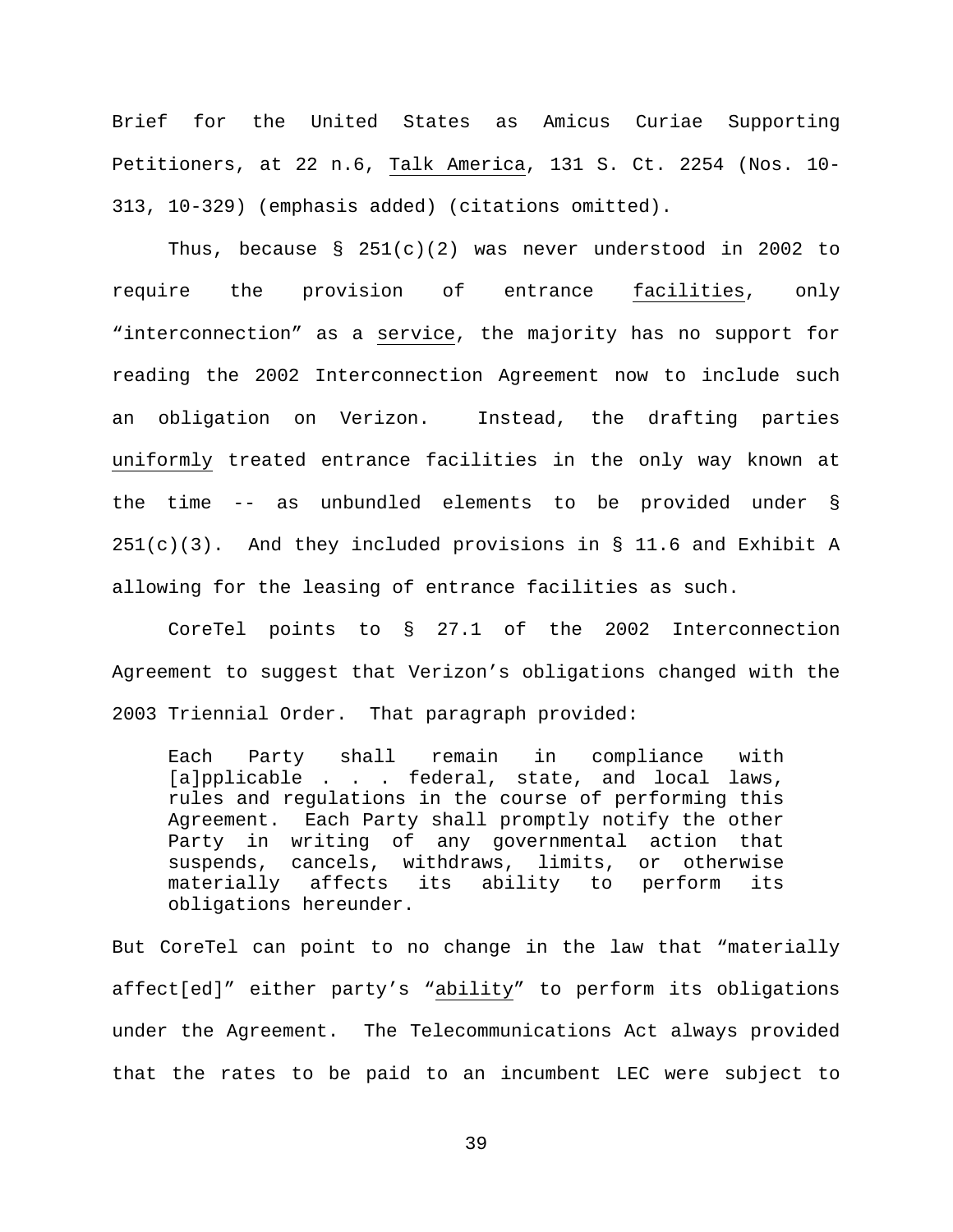negotiation, even as the Act requires that any rates be reasonable and nondiscriminatory. See 47 U.S.C. § 252(a), (d). Moreover, CoreTel's reading of § 27.1 cannot be squared with other provisions of the 2002 Interconnection Agreement. For example, § 27.3 -- which required the parties to negotiate in good faith to incorporate changes in the law -- would be rendered superfluous under CoreTel's reading of § 27.1.

Finally, CoreTel argues that even if the 2002 Interconnection Agreement did not explicitly allow for its leasing of entrance facilities at the cost-based rates listed in Exhibit A, the 2004 Adoption Agreement effectively incorporated the FCC's 2003 Triennial Order into the contract to allow it to do so. This claim, however, finds no support in the language of the 2004 Adoption Agreement. That Agreement stated that it "does not include adoption of the provisions imposing an unbundling obligation that no longer applies" after the 2003 Triennial Order. This is a limitation on the terms of the contract, not an addition to it. If no  $\S$  251(c)(2) cost-based pricing duty can be found in the 2002 Interconnection Agreement, the 2004 Adoption Agreement does not add one. Indeed, it adds nothing at all. Rather, it strikes out the unbundling requirements in § 11 of the 2002 Interconnection Agreement because those provisions related to obligations that "no longer